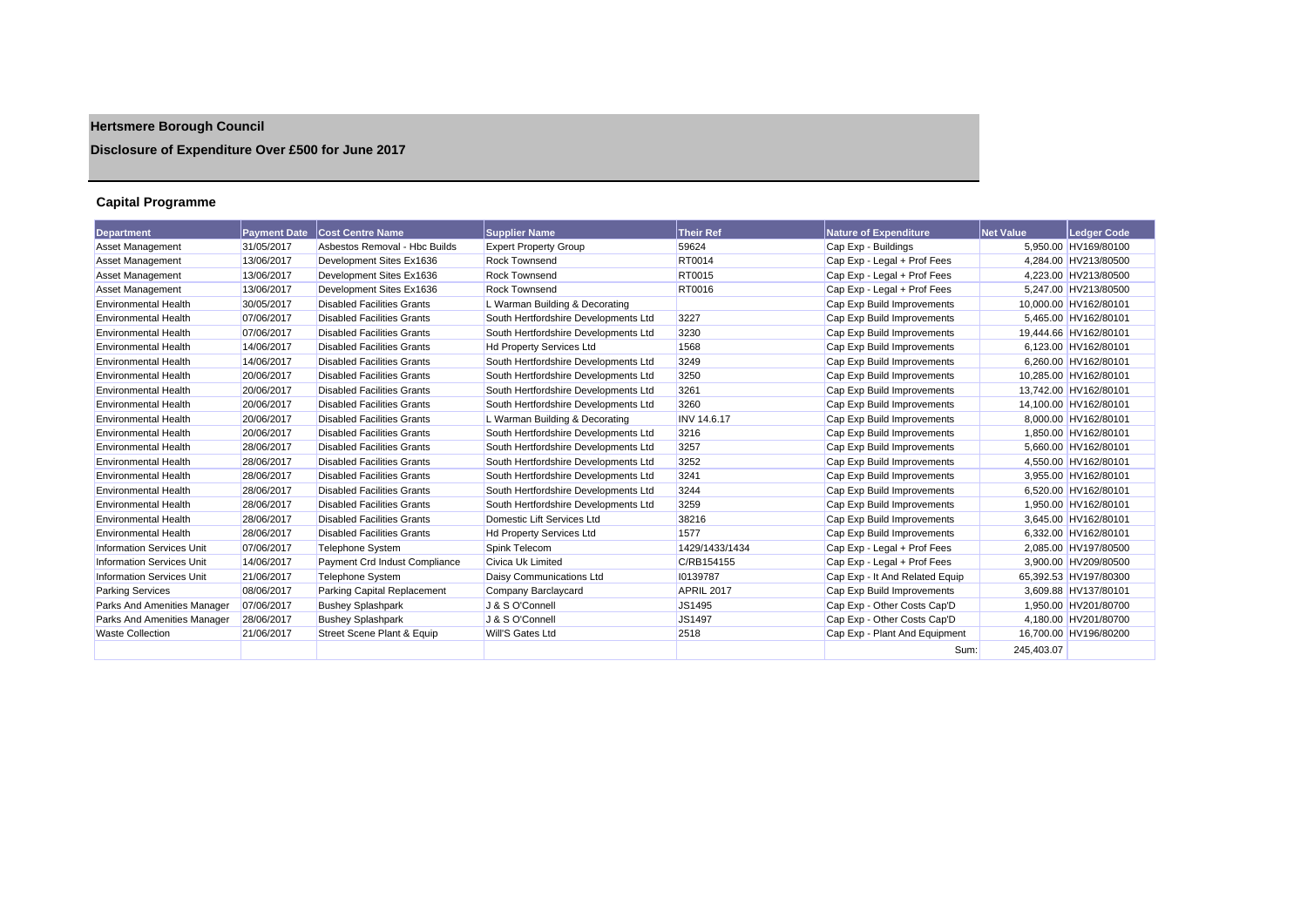## **Hertsmere Borough Council**

## **Disclosure of Expenditure Over £500 for June 2017**

#### **Revenue**

| <b>Department</b>       | <b>Payment Date</b> | <b>Cost Centre Name</b>          | <b>Supplier Name</b>                        | <b>Their Ref</b> | <b>Nature of Expenditure</b> | <b>Net Value</b> | <b>Ledger Code</b>    |
|-------------------------|---------------------|----------------------------------|---------------------------------------------|------------------|------------------------------|------------------|-----------------------|
| Asset Management        | 30/05/2017          | <b>Development Company</b>       | Pinsent Masons Llp                          | 6321577          | Legal Fees - External        |                  | 10,000.00 HG502/04415 |
| <b>Asset Management</b> | 31/05/2017          | <b>Civic Offices</b>             | Lh Plc                                      | IL017422         | <b>General Repairs</b>       |                  | 1,494.00 HN700/02009  |
| Asset Management        | 31/05/2017          | <b>Asset Management</b>          | Macdonald & Company                         | 74040            | Salaries - Agency            |                  | 1,839.60 HB270/01004  |
| <b>Asset Management</b> | 31/05/2017          | <b>Building Maintenance Prog</b> | <b>Expert Property Group</b>                | 59588            | <b>Building Repairs</b>      |                  | 14,538.50 HD201/02001 |
| <b>Asset Management</b> | 31/05/2017          | Garages                          | <b>Expert Property Group</b>                | 59625            | <b>Building Repairs</b>      |                  | 1,190.00 HK110/02001  |
| <b>Asset Management</b> | 05/06/2017          | <b>Furzefield Centre Pool</b>    | <b>Hertsmere Leisure</b>                    | OP/I034298       | <b>Service Contracts</b>     |                  | 2,324.76 HD202/02028  |
| <b>Asset Management</b> | 05/06/2017          | <b>Wyllyotts Art Centre</b>      | Hertsmere Leisure                           | OP/I034299       | Electricity                  |                  | 2,324.67 HD100/02102  |
| Asset Management        | 05/06/2017          | <b>Wyllyotts Art Centre</b>      | <b>Hertsmere Leisure</b>                    | OP/I034534       | Gas                          |                  | 2,324.67 HD100/02101  |
| <b>Asset Management</b> | 05/06/2017          | <b>Furzefield Centre Pool</b>    | Hertsmere Leisure                           | OP/I034533       | <b>Service Contracts</b>     |                  | 2,324.76 HD202/02028  |
| <b>Asset Management</b> | 07/06/2017          | <b>Civic Offices</b>             | Chubb Fire & Security Ltd                   | 6379137          | <b>General Repairs</b>       |                  | 1,515.40 HN700/02009  |
| Asset Management        | 07/06/2017          | Properties Let To Housing        | <b>Expert Property Group</b>                | 59728            | <b>Building Repairs</b>      |                  | 1,310.00 HK158/02001  |
| <b>Asset Management</b> | 07/06/2017          | Aycliffe/Leeming Rd (Odds)       | <b>Expert Property Group</b>                | 59698            | <b>Building Repairs</b>      |                  | 5,615.00 HG540/02001  |
| Asset Management        | 07/06/2017          | <b>Civic Offices</b>             | The Fresh-Ground Coffee Service             | 329854           | <b>Service Contracts</b>     |                  | 586.56 HN700/02028    |
| <b>Asset Management</b> | 07/06/2017          | <b>Civic Offices</b>             | The Fresh-Ground Coffee Service             | 329853           | <b>Service Contracts</b>     |                  | 1,115.92 HN700/02028  |
| <b>Asset Management</b> | 07/06/2017          | <b>Asset Management</b>          | Hays Specialist Recruitment Limited         | 1007576251       | Salaries - Agency            |                  | 1,680.14 HB270/01004  |
| <b>Asset Management</b> | 07/06/2017          | <b>Asset Management</b>          | The Oyster Partnership Ltd                  | 1016561          | Salaries - Agency            |                  | 2,150.50 HB270/01004  |
| Asset Management        | 07/06/2017          | <b>Asset Management</b>          | <b>Hays Specialist Recruitment Limited</b>  | 1007601139       | Salaries - Agency            |                  | 1,396.48 HB270/01004  |
| <b>Asset Management</b> | 07/06/2017          | Properties Let To Housing        | <b>Expert Property Group</b>                | 59751            | <b>Building Repairs</b>      |                  | 1,232.50 HK158/02001  |
| Asset Management        | 07/06/2017          | Properties Let To Housing        | <b>Expert Property Group</b>                | 59750            | <b>Building Repairs</b>      |                  | 667.50 HK158/02001    |
| Asset Management        | 08/06/2017          | <b>Civic Offices</b>             | Integrated Water Services Ltd               | CD200043877      | <b>Building Repairs</b>      |                  | 660.60 HN700/02001    |
| <b>Asset Management</b> | 08/06/2017          | <b>Civic Offices</b>             | <b>Cleantec Services Ltd</b>                | 42355            | <b>Contract Cleaning</b>     |                  | 6,211.48 HN700/02603  |
| <b>Asset Management</b> | 08/06/2017          | Properties Let To Housing        | <b>Hollywell Building Services Limited</b>  | 10315            | <b>Building Repairs</b>      |                  | 6.120.00 HK158/02001  |
| <b>Asset Management</b> | 08/06/2017          | <b>Civic Offices</b>             | <b>Hollywell Building Services Limited</b>  | 10314            | <b>Building Repairs</b>      |                  | 1,021.57 HN700/02001  |
| Asset Management        | 08/06/2017          | <b>Civic Offices</b>             | Hollywell Building Services Limited         | 10556            | <b>Building Repairs</b>      |                  | 1,110.00 HN700/02001  |
| Asset Management        | 08/06/2017          | <b>Civic Offices</b>             | <b>Hollywell Building Services Limited</b>  | 10338            | <b>Building Repairs</b>      |                  | 613.56 HN700/02001    |
| <b>Asset Management</b> | 13/06/2017          | <b>Civic Offices</b>             | Apex Lift & Escalator Engineers Ltd         | NV73359          | <b>General Repairs</b>       |                  | 1.264.00 HN700/02009  |
| <b>Asset Management</b> | 13/06/2017          | Garages                          | <b>Expert Property Group</b>                | 59810            | <b>Building Repairs</b>      |                  | 1,335.00 HK110/02001  |
| <b>Asset Management</b> | 13/06/2017          | <b>Civic Offices</b>             | Chubb Fire & Security Ltd                   | 6390582          | <b>General Repairs</b>       |                  | 2,150.75 HN700/02009  |
| Asset Management        | 13/06/2017          | <b>Civic Offices</b>             | Total Gas & Power Limited                   | 150731289/17     | Gas                          |                  | 777.65 HN700/02101    |
| Asset Management        | 13/06/2017          | <b>Asset Management</b>          | Macdonald & Company                         | 74307            | Salaries - Agency            |                  | 3.186.54 HB270/01004  |
| <b>Asset Management</b> | 13/06/2017          | <b>Civic Offices</b>             | Airedale International Air Conditioning Ltd | 10132811         | <b>General Repairs</b>       |                  | 888.25 HN700/02009    |
| <b>Asset Management</b> | 13/06/2017          | <b>Civic Offices</b>             | Airedale International Air Conditioning Ltd | 10132872         | <b>General Repairs</b>       |                  | 859.00 HN700/02009    |
| <b>Asset Management</b> | 19/06/2017          | <b>Furzefield Centre Pool</b>    | <b>Hertsmere Leisure</b>                    | OP/1034723       | <b>Service Contracts</b>     |                  | 2,324.76 HD202/02028  |
| Asset Management        | 19/06/2017          | <b>Wyllyotts Art Centre</b>      | <b>Hertsmere Leisure</b>                    | OP/I034724       | Electricity                  |                  | 2,324.67 HD100/02102  |
| <b>Asset Management</b> | 21/06/2017          | <b>Asset Management</b>          | The Oyster Partnership Ltd                  | 1017447          | Salaries - Agency            |                  | 2,200.00 HB270/01004  |
| <b>Asset Management</b> | 21/06/2017          | <b>Asset Management</b>          | <b>Hays Specialist Recruitment Limited</b>  | 1007617557       | Salaries - Agency            |                  | 1,101.91 HB270/01004  |
| Asset Management        | 21/06/2017          | <b>Asset Management</b>          | Hays Specialist Recruitment Limited         | 1007633938       | Salaries - Agency            |                  | 1,032.04 HB270/01004  |
| <b>Asset Management</b> | 21/06/2017          | <b>Asset Management</b>          | Macdonald & Company                         | 74439            | Salaries - Agency            |                  | 1,962.24 HB270/01004  |
| Asset Management        | 21/06/2017          | <b>Civic Offices</b>             | W H Services                                | 019305           | <b>General Repairs</b>       |                  | 820.00 HN700/02009    |
| Asset Management        | 21/06/2017          | Civic Offices                    | Noower Ltd                                  | <b>LGU37B58</b>  | Electricity                  |                  | 9.014.62 HN700/02102  |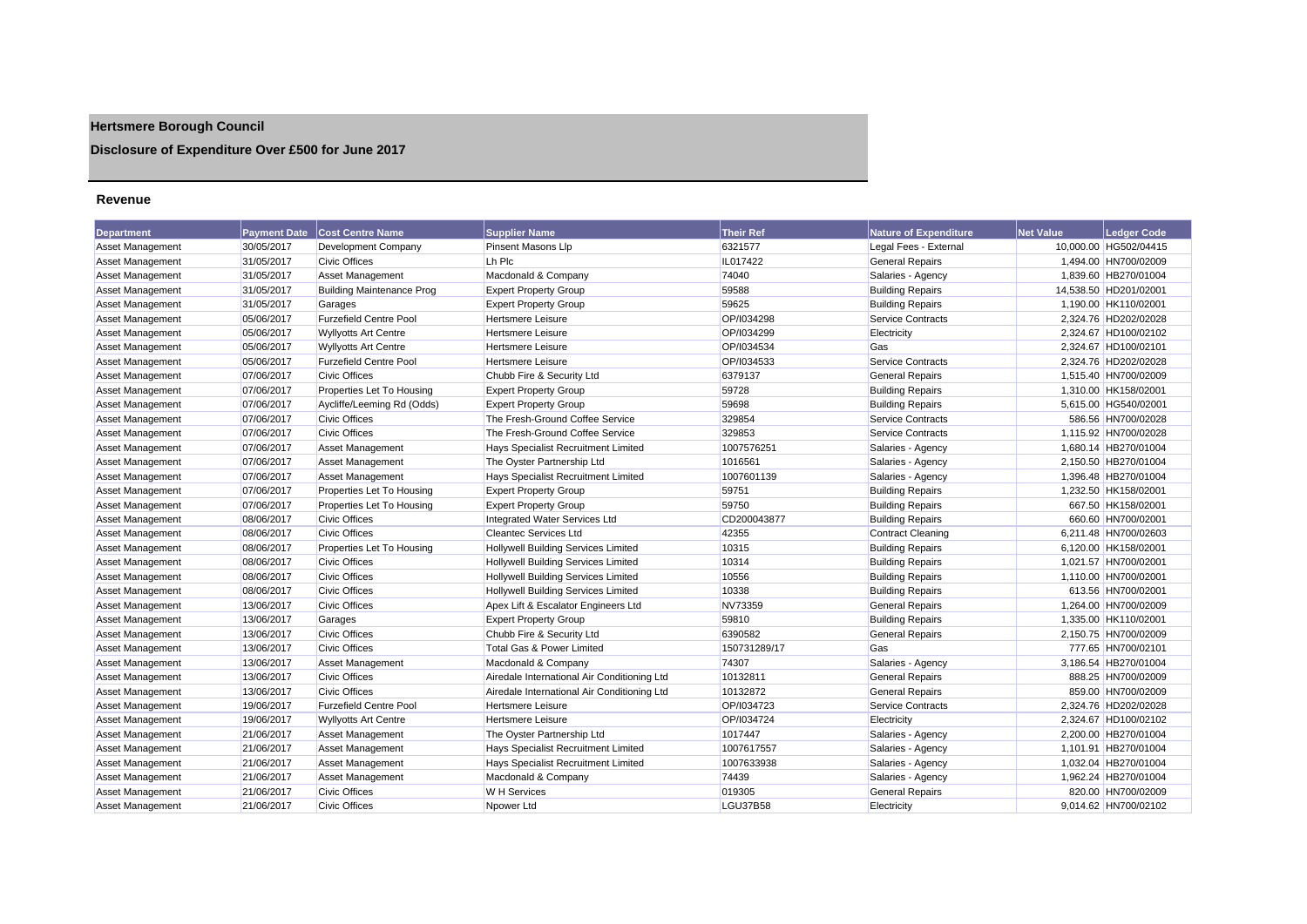| <b>Asset Management</b>         | 28/06/2017 | <b>Asset Management</b>         | Macdonald & Company                           | 74559             | Salaries - Agency           | 2,036.58 HB270/01004   |
|---------------------------------|------------|---------------------------------|-----------------------------------------------|-------------------|-----------------------------|------------------------|
| Asset Management                | 28/06/2017 | <b>Asset Management</b>         | Hays Specialist Recruitment Limited           | 1007659550        | Salaries - Agency           | 1,763.51 HB270/01004   |
| Asset Management                | 28/06/2017 | S.Mimms Village Hall            | <b>Expert Property Group</b>                  | 59884             | <b>Building Repairs</b>     | 2,395.00 HD211/02001   |
| Asset Management                | 28/06/2017 | Properties Let To Housing       | <b>Expert Property Group</b>                  | 59899             | <b>Building Repairs</b>     | 672.25 HK158/02001     |
| <b>Benefits</b>                 | 25/05/2017 | <b>Benefits Administration</b>  | The Gis Group                                 | 170289            | Legal Fees - External       | 2,255.00 HB630/04415   |
| <b>Benefits</b>                 | 25/05/2017 | <b>Benefits</b>                 | Airey Consultancy Services Limited            | M05773            | <b>Consultants Fees</b>     | 650.00 HN170/05600     |
| <b>Benefits</b>                 | 30/05/2017 | <b>Benefits</b>                 | Civica                                        | C/BN152880        | Software Licences           | 1,532.48 HN170/04555   |
| <b>Benefits</b>                 | 30/05/2017 | <b>Benefits</b>                 | Civica Uk Limited                             | C/BN152883        | Software Licences           | 1,423.76 HN170/04555   |
| <b>Benefits</b>                 | 30/05/2017 | <b>Benefits Administration</b>  | The Gis Group                                 | 170304            | Legal Fees - External       | 1,535.00 HB630/04415   |
| <b>Benefits</b>                 | 30/05/2017 | <b>Benefits</b>                 | Morgan Hunt Uk Limited                        | 979948            | Salaries - Agency           | 1,167.75 HN170/01004   |
| <b>Benefits</b>                 | 05/06/2017 | <b>Benefits</b>                 | Morgan Hunt Uk Limited                        | 981350            | Salaries - Agency           | 1,140.75 HN170/01004   |
| <b>Benefits</b>                 | 05/06/2017 | Housing Benefits Overpaid       | Newlyn                                        | 118508            | Fees                        | 764.69 HJ810/04414     |
| <b>Benefits</b>                 | 08/06/2017 | <b>Benefits Administration</b>  | Hm Courts And Tribunal Service(Accounts Only) | 235806            | Legal Fees - External       | 1,748.00 HB630/04415   |
| <b>Benefits</b>                 | 13/06/2017 | <b>Benefits</b>                 | Badenoch & Clark                              | CU6720/00         | Salaries - Agency           | 936.00 HN170/01004     |
| <b>Benefits</b>                 | 13/06/2017 | <b>Benefits</b>                 | Badenoch & Clark                              | CU6722/00         | Salaries - Agency           | 929.50 HN170/01004     |
| <b>Benefits</b>                 | 13/06/2017 | <b>Benefits</b>                 | Badenoch & Clark                              | CU6721/00         | Salaries - Agency           | 936.00 HN170/01004     |
| <b>Benefits</b>                 | 13/06/2017 | <b>Benefits</b>                 | Badenoch & Clark                              | CU2322/00         | Salaries - Agency           | 1,045.20 HN170/01004   |
| <b>Benefits</b>                 | 13/06/2017 | <b>Benefits</b>                 | Badenoch & Clark                              | CU2323/00         | Salaries - Agency           | 1.045.20 HN170/01004   |
| <b>Benefits</b>                 | 13/06/2017 | <b>Benefits</b>                 | Morgan Hunt Uk Limited                        | 982587            | Salaries - Agency           | 1,005.75 HN170/01004   |
| <b>Benefits</b>                 | 14/06/2017 | <b>Benefits</b>                 | Morgan Hunt Uk Limited                        | 983883            | Salaries - Agency           | 1,127.25 HN170/01004   |
| <b>Benefits</b>                 | 14/06/2017 | <b>Benefits</b>                 | Badenoch & Clark                              | CU8243/00         | Salaries - Agency           | 1,045.20 HN170/01004   |
| <b>Benefits</b>                 | 28/06/2017 | <b>Benefits</b>                 | Badenoch & Clark                              | CW2414/00         | Salaries - Agency           | 1,045.20 HN170/01004   |
| <b>Benefits</b>                 | 28/06/2017 | <b>Benefits</b>                 | Badenoch & Clark                              | CW2394/00         | Salaries - Agency           | 936.00 HN170/01004     |
| Benefits                        | 28/06/2017 | <b>Benefits</b>                 | Badenoch & Clark                              | CW2393/00         | Salaries - Agency           | 936.00 HN170/01004     |
| <b>Benefits</b>                 | 28/06/2017 | <b>Benefits</b>                 | Badenoch & Clark                              | CX0919/00         | Salaries - Agency           | 1,045.20 HN170/01004   |
| <b>Benefits</b>                 | 28/06/2017 | <b>Benefits</b>                 | Morgan Hunt Uk Limited                        | 985153            | Salaries - Agency           | 1,174.50 HN170/01004   |
| <b>Benefits</b>                 | 28/06/2017 | <b>Benefits Administration</b>  | The Gis Group                                 | 170366            | Legal Fees - External       | 1,965.00 HB630/04415   |
| Benefits                        | 29/06/2017 | <b>Benefits</b>                 | Badenoch & Clark                              | CX3809/00         | Salaries - Agency           | 936.00 HN170/01004     |
| <b>Corporate Communications</b> | 13/06/2017 | <b>Corporate Communications</b> | The Copyright Licensing Agency Ltd            | 602279            | Software Licences           | 1,449.01 HB250/04555   |
| <b>Corporate Communications</b> | 15/06/2017 | <b>Corporate Communications</b> | Nomad Graphique                               | <b>NOM7615</b>    | Printing                    | 1,260.00 HB250/04311   |
| <b>Corporate Communications</b> | 22/06/2017 | <b>Corporate Communications</b> | Nla Media Access Limited                      | Q392645           | Software Licences           | 2,102.85 HB250/04555   |
| Corporate Management            | 05/06/2017 | Corporate Management            | <b>Allpay Ltd</b>                             | 0000474577        | <b>Bank Charges</b>         | 1,238.39 HB220/04404   |
| Corporate Management            | 19/06/2017 | Corporate Management            | <b>Barclays Bank</b>                          | 39998666          | <b>Bank Charges</b>         | 3,962.11 HB220/04404   |
| Corporate Management            | 21/06/2017 | Corporate Management            | <b>Barclays Bank</b>                          | 00910869          | <b>Bank Charges</b>         | 3,604.78 HB220/04404   |
| <b>Corporate Support</b>        | 05/06/2017 | Assistance To Vol Organisation  | Cab Service In Hertsmere                      | 125               | Core Funding                | 252,000.00 HD110/04709 |
| Corporate Support               | 07/06/2017 | <b>Lsp Health Care</b>          | <b>Community Hertsmere</b>                    | 2049              | Miscellaneous Expenses      | 5,000.00 HE853/04940   |
| <b>Corporate Support</b>        | 07/06/2017 | <b>Lsp Health Care</b>          | Live Well Borehamwood                         | 00004             | Miscellaneous Expenses      | 1,660.00 HE853/04940   |
| Corporate Support               | 07/06/2017 | Community Safety Partnership    | Kingswood                                     | KW40876           | Miscellaneous Expenses      | 3,505.40 HE300/04940   |
| <b>Corporate Support</b>        | 07/06/2017 | <b>Lsp Health Care</b>          | Home Start Watford & Three Rivers             | <b>INV 1.6.17</b> | Miscellaneous Expenses      | 1,500.00 HE853/04940   |
| <b>Corporate Support</b>        | 15/06/2017 | Assistance To Vol Organisation  | Potters Bar & District Historical Society     | 3/2017            | Core Funding                | 1,150.00 HD110/04709   |
| Corporate Support               | 15/06/2017 | <b>Lsp Health Care</b>          | Visually Impaired Club                        | 14/06/2017        | Miscellaneous Expenses      | 500.00 HE853/04940     |
| Corporate Support               | 19/06/2017 | Cctv                            | Stevenage Borough Council                     | 7000107103        | <b>Contractors Payments</b> | 36,915.00 HE400/05601  |
| <b>Corporate Support</b>        | 19/06/2017 | Cctv                            | Stevenage Borough Council                     | 7000107103        | Maintenance Of Cctv Camaras | 9,821.00 HE400/04072   |
| Corporate Support               | 20/06/2017 | Assistance To Vol Organisation  | <b>Borehamwood Seniors</b>                    | <b>BWS010417</b>  | Core Funding                | 5,000.00 HD110/04709   |
| <b>Corporate Support</b>        | 28/06/2017 | <b>Lsp Health Care</b>          | Hertfordshire County Council                  | 1802113135        | Miscellaneous Expenses      | 4,750.00 HE853/04940   |
| <b>Customer Services</b>        | 05/06/2017 | Civic Office Keepers            | Proforce 1 Security Ltd                       | PF1463            | <b>Contractors Payments</b> | 3,493.48 HO300/05601   |
| <b>Customer Services</b>        | 21/06/2017 | <b>Customers Services</b>       | <b>Netcall Telecom Limited</b>                | <b>BILL004321</b> | Equip + Furn Funded By Rev  | 1,835.00 HO100/04001   |
| <b>Customer Services</b>        | 21/06/2017 | <b>Customers Services</b>       | Netcall Telecom Limited                       | <b>MINV008347</b> | Software Licences           | 9.578.00 HO100/04555   |
| <b>Democratic Services Unit</b> | 25/05/2017 | <b>Legal Business Unit</b>      | Sellick Partnership                           | <b>INV192489</b>  | Salaries - Agency           | 637.42 HN300/01004     |
|                                 |            |                                 |                                               |                   |                             |                        |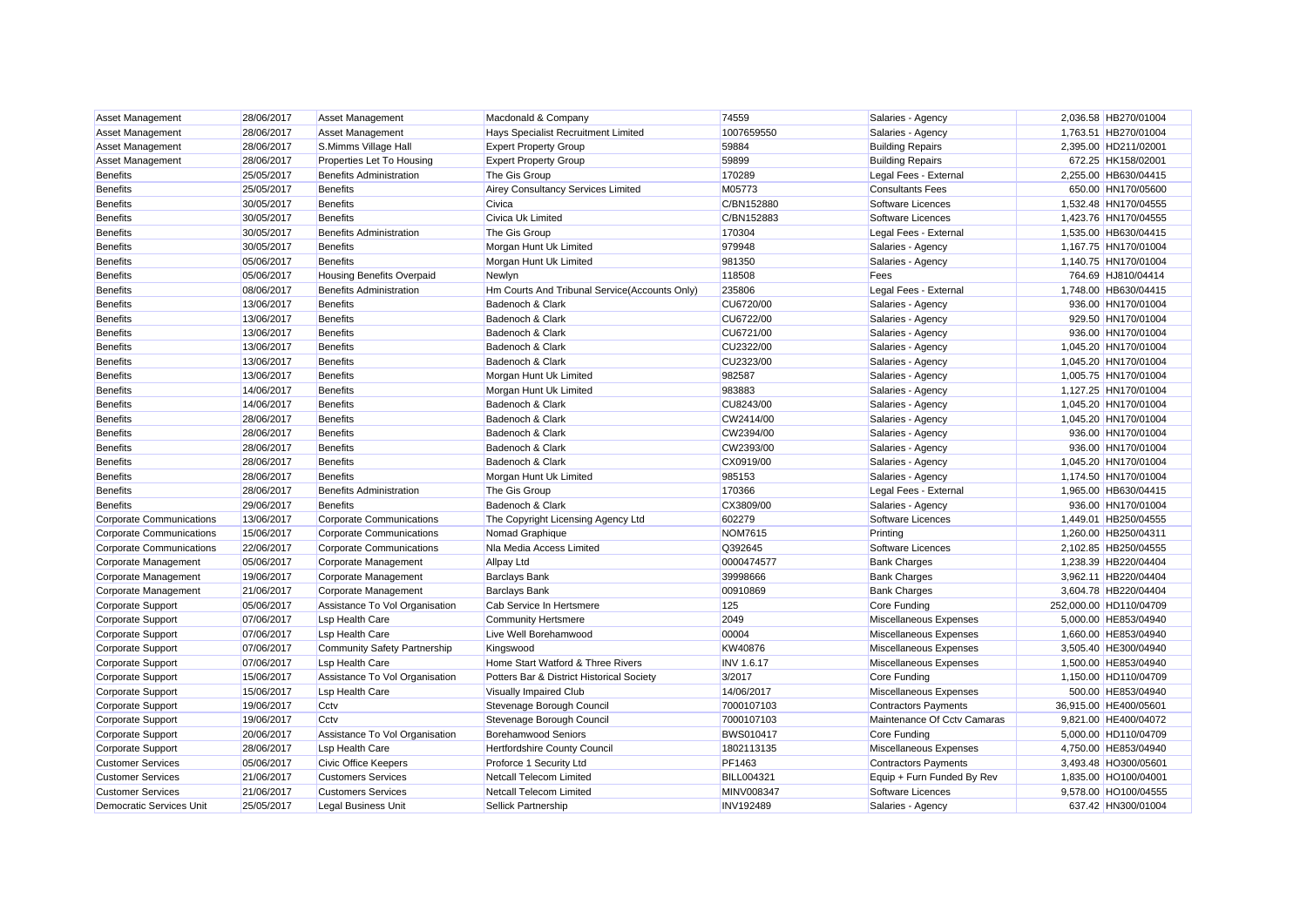| <b>Democratic Services Unit</b><br><b>Legal Business Unit</b><br>Venn Group Limited<br>3298711<br>627.53 HN300/01004<br>25/05/2017<br>Salaries - Agency<br>Democratic Services Unit<br>25/05/2017<br><b>Legal Business Unit</b><br>Sellick Partnership<br><b>INV192490</b><br>Salaries - Agency<br>609.59 HN300/01004<br>Democratic Services Unit<br>25/05/2017<br><b>Legal Business Unit</b><br>Brook Street (Uk) Ltd<br>30424131<br>Salaries - Agency<br>618.48 HN300/01004<br>Democratic Services Unit<br>30/05/2017<br><b>Legal Business Unit</b><br>Venn Group Limited<br>3300705<br>Salaries - Agency<br>1,017.99 HN300/01004<br><b>Democratic Services Unit</b><br>30/05/2017<br><b>Legal Business Unit</b><br><b>Thomson Reuters</b><br>Legal Pubs + Updates<br>14,108.85 HN300/04307<br>6800396062<br>30/05/2017<br><b>Democratic Services Unit</b><br><b>Legal Business Unit</b><br>Brook Street (Uk) Ltd<br>30435811<br>Salaries - Agency<br>618.48 HN300/01004<br>07/06/2017<br>Salaries - Agency<br>Democratic Services Unit<br><b>Legal Business Unit</b><br>Brook Street (Uk) Ltd<br>30447615<br>618.48 HN300/01004<br>Democratic Services Unit<br>07/06/2017<br><b>Legal Business Unit</b><br>Sellick Partnership<br><b>INV193172</b><br>Salaries - Agency<br>624.76 HN300/01004<br>Democratic Services Unit<br>13/06/2017<br><b>Legal Business Unit</b><br>Brook Street (Uk) Ltd<br>30459022<br>Salaries - Agency<br>549.76 HN300/01004<br>Democratic Services Unit<br>13/06/2017<br><b>Legal Business Unit</b><br>Venn Group Limited<br>3304784<br>822.76 HN300/01004<br>Salaries - Agency<br>13/06/2017<br>Democratic Services Unit<br><b>Legal Business Unit</b><br>Venn Group Limited<br>3304785<br>Salaries - Agency<br>613.58 HN300/01004<br>20/06/2017<br>Democratic Services Unit<br><b>Legal Business Unit</b><br>Venn Group Limited<br>3306790<br>Salaries - Agency<br>627.53 HN300/01004<br>Democratic Services Unit<br>20/06/2017<br>30470419<br>571.23 HN300/01004<br><b>Legal Business Unit</b><br>Brook Street (Uk) Ltd<br>Salaries - Agency<br>30/05/2017<br>680.60 HG200/01004<br>Development Management<br>PINF1047872<br>Development Control<br>Randstad Cpe Limited<br>Salaries - Agency<br>30/05/2017<br>1,038.50 HG200/01004<br><b>Development Control</b><br>Development Management<br>Randstad Cpe Limited<br>PINF1047411<br>Salaries - Agency<br>05/06/2017<br>825.00 HG200/01004<br><b>Development Control</b><br>Development Management<br>Macdonald & Company<br>0000074041<br>Salaries - Agency<br>05/06/2017<br>PINF1051914<br>1,255.50 HG200/01004<br>Development Control<br>Development Management<br>Randstad Cpe Limited<br>Salaries - Agency<br>05/06/2017<br>1,333.64 HG200/01004<br><b>Development Control</b><br>Development Management<br>Randstad Cpe Limited<br>6610897<br>Salaries - Agency<br>05/06/2017<br>Development Control<br>Development Management<br>William Lawrence Advertising Ltd<br>40824<br>Advertising<br>2.797.95 HG200/04901<br>07/06/2017<br>Randstad Cpe Limited<br>1,178.00 HG200/01004<br>Development Control<br>Development Management<br>PINF-1056639<br>Salaries - Agency<br>Development Control<br>07/06/2017<br>Development Management<br>Randstad Cpe Limited<br>PINF1055731<br>Salaries - Agency<br>746.00 HG200/01004<br>13/06/2017<br>3,732.96 HG200/04901<br>Development Control<br>Development Management<br>William Lawrence Advertising Ltd<br>40976<br>Advertising<br>13/06/2017<br>Bnp Paribas Real Estate Advisory & Property<br>202026<br>3,750.00 HG200/05606<br>Development Control<br>Development Management<br><b>Viability Assessments</b><br><b>Development Control</b><br>14/06/2017<br>Development Management<br>Bnp Paribas Real Estate Advisory & Property<br>197952<br><b>Viability Assessments</b><br>2,000.00 HG200/05606<br>21/06/2017<br>547.60 HG200/01004<br><b>Development Control</b><br>Development Management<br>Randstad Cpe Limited<br>PINF1065293<br>Salaries - Agency<br>21/06/2017<br>698.00 HG200/01004<br><b>Development Control</b><br>Development Management<br>Randstad Cpe Limited<br>PINF1065444<br>Salaries - Agency<br>21/06/2017<br>Development Management<br>Randstad Cpe Limited<br>Salaries - Agency<br>1,240.00 HG200/01004<br>Development Control<br>PINF1064512<br><b>Development Control</b><br>28/06/2017<br>Development Management<br>Bnp Paribas Real Estate Advisory & Property<br><b>Viability Assessments</b><br>3,750.00 HG200/05606<br>203045<br><b>Crisp Documents Limited</b><br>35285<br>25.628.60 HG200/04320<br><b>Development Control</b><br>28/06/2017<br>Development Management<br>Scanning<br>Development Control<br>28/06/2017<br>Development Management<br><b>Crisp Documents Limited</b><br>35294<br>5,646.80 HG200/04320<br>Scanning<br><b>Development Control</b><br>28/06/2017<br>Development Management<br>Randstad Cpe Limited<br>PINF1069553<br>Salaries - Agency<br>715.40 HG200/01004<br>Bnp Paribas Real Estate Advisory & Property<br>Development Control<br>28/06/2017<br>Development Management<br>200489<br><b>Viability Assessments</b><br>3,750.00 HG200/05606<br>07/06/2017<br><b>Engineering Services Unit</b><br><b>Go Plant Ltd</b><br>0000694239<br>1,106.52 HE620/03001<br><b>Drainage Services</b><br>Vehicle Maintenance + Repairs<br><b>Drainage Services</b><br>07/06/2017<br><b>Drainage Consultancy</b><br>78039<br><b>Contractors Payments</b><br>533.33 HE640/05601<br>C R Thompson<br>07/06/2017<br>78440<br>533.33 HE640/05601<br><b>Drainage Services</b><br><b>Drainage Consultancy</b><br>C R Thompson<br><b>Contractors Payments</b><br><b>Drainage Services</b><br>07/06/2017<br><b>Drainage Consultancy</b><br>78350<br>533.33 HE640/05601<br>C R Thompson<br><b>Contractors Payments</b><br>RSB31A<br><b>Drainage Services</b><br>07/06/2017<br>Drainage Consultancy<br>R S Bickell & Son<br>1,555.00 HE640/05601<br><b>Contractors Payments</b><br><b>Drainage Services</b><br>07/06/2017<br><b>RSB30</b><br>5,100.00 HE640/05601<br><b>Drainage Consultancy</b><br>R S Bickell & Son<br><b>Contractors Payments</b><br>RSB32A<br>Drainage Services<br>13/06/2017<br><b>Drainage Consultancy</b><br>3.400.00 HE640/05601<br>R S Bickell & Son<br><b>Contractors Payments</b><br><b>Drainage Services</b><br>29/06/2017<br><b>MAY 2017</b><br>2,408.00 HE620/03001<br><b>Engineering Services Unit</b><br>Company Barclaycard<br>Vehicle Maintenance + Repairs<br>0000258842<br>Elections<br>31/05/2017<br><b>Parliamentary Election</b><br>Shaw & Sons Ltd<br><b>Polling Stations</b><br>1,160.51 HB800/02203<br>05/06/2017<br>Elections<br><b>Herts C.C. Election</b><br><b>Electoral Reform Services</b><br>ERS1700935<br><b>Ballot Paper Printing</b><br>4.314.42 HB806/04314<br>05/06/2017<br>Herts C.C. Election<br>4,822.89 HB806/04306<br>Elections<br><b>Electoral Reform Services</b><br>ERS1700934<br><b>Postal Votes</b><br>Elections<br>06/06/2017<br><b>Royal Mail</b><br>9054498669<br>Postal Votes Expenses<br>5,360.33 HB800/04627<br><b>Parliamentary Election</b><br>14/06/2017<br>2,380.84 HB800/04627<br>Elections<br><b>Parliamentary Election</b><br>Royal Mail<br>9054546840<br><b>Postal Votes Expenses</b><br>19/06/2017<br>9054593789<br>1,664.41 HB800/04627<br>Elections<br><b>Parliamentary Election</b><br>Royal Mail<br><b>Postal Votes Expenses</b><br>19/06/2017<br><b>Parliamentary Election</b><br><b>Electoral Reform Services</b><br>ERS1701387<br>Poll Card Delivery<br>23,487.32 HB800/01807<br>Elections<br>28/06/2017<br>Elections<br><b>Herts C.C. Election</b><br>The Radlett Centre<br>6155<br><b>Polling Stations</b><br>650.00 HB806/02203<br>28/06/2017<br>6187<br>650.00 HB800/02203<br>Elections<br><b>Parliamentary Election</b><br>The Radlett Centre<br><b>Polling Stations</b> |  |  |  |  |
|---------------------------------------------------------------------------------------------------------------------------------------------------------------------------------------------------------------------------------------------------------------------------------------------------------------------------------------------------------------------------------------------------------------------------------------------------------------------------------------------------------------------------------------------------------------------------------------------------------------------------------------------------------------------------------------------------------------------------------------------------------------------------------------------------------------------------------------------------------------------------------------------------------------------------------------------------------------------------------------------------------------------------------------------------------------------------------------------------------------------------------------------------------------------------------------------------------------------------------------------------------------------------------------------------------------------------------------------------------------------------------------------------------------------------------------------------------------------------------------------------------------------------------------------------------------------------------------------------------------------------------------------------------------------------------------------------------------------------------------------------------------------------------------------------------------------------------------------------------------------------------------------------------------------------------------------------------------------------------------------------------------------------------------------------------------------------------------------------------------------------------------------------------------------------------------------------------------------------------------------------------------------------------------------------------------------------------------------------------------------------------------------------------------------------------------------------------------------------------------------------------------------------------------------------------------------------------------------------------------------------------------------------------------------------------------------------------------------------------------------------------------------------------------------------------------------------------------------------------------------------------------------------------------------------------------------------------------------------------------------------------------------------------------------------------------------------------------------------------------------------------------------------------------------------------------------------------------------------------------------------------------------------------------------------------------------------------------------------------------------------------------------------------------------------------------------------------------------------------------------------------------------------------------------------------------------------------------------------------------------------------------------------------------------------------------------------------------------------------------------------------------------------------------------------------------------------------------------------------------------------------------------------------------------------------------------------------------------------------------------------------------------------------------------------------------------------------------------------------------------------------------------------------------------------------------------------------------------------------------------------------------------------------------------------------------------------------------------------------------------------------------------------------------------------------------------------------------------------------------------------------------------------------------------------------------------------------------------------------------------------------------------------------------------------------------------------------------------------------------------------------------------------------------------------------------------------------------------------------------------------------------------------------------------------------------------------------------------------------------------------------------------------------------------------------------------------------------------------------------------------------------------------------------------------------------------------------------------------------------------------------------------------------------------------------------------------------------------------------------------------------------------------------------------------------------------------------------------------------------------------------------------------------------------------------------------------------------------------------------------------------------------------------------------------------------------------------------------------------------------------------------------------------------------------------------------------------------------------------------------------------------------------------------------------------------------------------------------------------------------------------------------------------------------------------------------------------------------------------------------------------------------------------------------------------------------------------------------------------------------------------------------------------------------------------------------------------------------------------------------------------------------------------------------------------------------------------------------------------------------------------------------------------------------------------------------------------------------------------------------------------------------------------------------------------------------------------------------------------------------------------------------------------------------------------------------------------------------------------------------------------------------------------------------------------------------------------------------------------------------------------------------------------------------------------------------------------------------------------------------------------------------------------------------------------------------------------------------------------------------------------------------------------------------------------------------------------------------------------------------------------------------------------------------------------------------------------------------------------------------------------------------------------------------------------------------------------------------------------------------------------------------------------------------------------------------------------------------------------------------------------------------------------------------------------------------------------------------|--|--|--|--|
|                                                                                                                                                                                                                                                                                                                                                                                                                                                                                                                                                                                                                                                                                                                                                                                                                                                                                                                                                                                                                                                                                                                                                                                                                                                                                                                                                                                                                                                                                                                                                                                                                                                                                                                                                                                                                                                                                                                                                                                                                                                                                                                                                                                                                                                                                                                                                                                                                                                                                                                                                                                                                                                                                                                                                                                                                                                                                                                                                                                                                                                                                                                                                                                                                                                                                                                                                                                                                                                                                                                                                                                                                                                                                                                                                                                                                                                                                                                                                                                                                                                                                                                                                                                                                                                                                                                                                                                                                                                                                                                                                                                                                                                                                                                                                                                                                                                                                                                                                                                                                                                                                                                                                                                                                                                                                                                                                                                                                                                                                                                                                                                                                                                                                                                                                                                                                                                                                                                                                                                                                                                                                                                                                                                                                                                                                                                                                                                                                                                                                                                                                                                                                                                                                                                                                                                                                                                                                                                                                                                                                                                                                                                                                                                                                                                                                                                                                                                                                                                                                                                                                                                                                                                                                                                                                                                                                                             |  |  |  |  |
|                                                                                                                                                                                                                                                                                                                                                                                                                                                                                                                                                                                                                                                                                                                                                                                                                                                                                                                                                                                                                                                                                                                                                                                                                                                                                                                                                                                                                                                                                                                                                                                                                                                                                                                                                                                                                                                                                                                                                                                                                                                                                                                                                                                                                                                                                                                                                                                                                                                                                                                                                                                                                                                                                                                                                                                                                                                                                                                                                                                                                                                                                                                                                                                                                                                                                                                                                                                                                                                                                                                                                                                                                                                                                                                                                                                                                                                                                                                                                                                                                                                                                                                                                                                                                                                                                                                                                                                                                                                                                                                                                                                                                                                                                                                                                                                                                                                                                                                                                                                                                                                                                                                                                                                                                                                                                                                                                                                                                                                                                                                                                                                                                                                                                                                                                                                                                                                                                                                                                                                                                                                                                                                                                                                                                                                                                                                                                                                                                                                                                                                                                                                                                                                                                                                                                                                                                                                                                                                                                                                                                                                                                                                                                                                                                                                                                                                                                                                                                                                                                                                                                                                                                                                                                                                                                                                                                                             |  |  |  |  |
|                                                                                                                                                                                                                                                                                                                                                                                                                                                                                                                                                                                                                                                                                                                                                                                                                                                                                                                                                                                                                                                                                                                                                                                                                                                                                                                                                                                                                                                                                                                                                                                                                                                                                                                                                                                                                                                                                                                                                                                                                                                                                                                                                                                                                                                                                                                                                                                                                                                                                                                                                                                                                                                                                                                                                                                                                                                                                                                                                                                                                                                                                                                                                                                                                                                                                                                                                                                                                                                                                                                                                                                                                                                                                                                                                                                                                                                                                                                                                                                                                                                                                                                                                                                                                                                                                                                                                                                                                                                                                                                                                                                                                                                                                                                                                                                                                                                                                                                                                                                                                                                                                                                                                                                                                                                                                                                                                                                                                                                                                                                                                                                                                                                                                                                                                                                                                                                                                                                                                                                                                                                                                                                                                                                                                                                                                                                                                                                                                                                                                                                                                                                                                                                                                                                                                                                                                                                                                                                                                                                                                                                                                                                                                                                                                                                                                                                                                                                                                                                                                                                                                                                                                                                                                                                                                                                                                                             |  |  |  |  |
|                                                                                                                                                                                                                                                                                                                                                                                                                                                                                                                                                                                                                                                                                                                                                                                                                                                                                                                                                                                                                                                                                                                                                                                                                                                                                                                                                                                                                                                                                                                                                                                                                                                                                                                                                                                                                                                                                                                                                                                                                                                                                                                                                                                                                                                                                                                                                                                                                                                                                                                                                                                                                                                                                                                                                                                                                                                                                                                                                                                                                                                                                                                                                                                                                                                                                                                                                                                                                                                                                                                                                                                                                                                                                                                                                                                                                                                                                                                                                                                                                                                                                                                                                                                                                                                                                                                                                                                                                                                                                                                                                                                                                                                                                                                                                                                                                                                                                                                                                                                                                                                                                                                                                                                                                                                                                                                                                                                                                                                                                                                                                                                                                                                                                                                                                                                                                                                                                                                                                                                                                                                                                                                                                                                                                                                                                                                                                                                                                                                                                                                                                                                                                                                                                                                                                                                                                                                                                                                                                                                                                                                                                                                                                                                                                                                                                                                                                                                                                                                                                                                                                                                                                                                                                                                                                                                                                                             |  |  |  |  |
|                                                                                                                                                                                                                                                                                                                                                                                                                                                                                                                                                                                                                                                                                                                                                                                                                                                                                                                                                                                                                                                                                                                                                                                                                                                                                                                                                                                                                                                                                                                                                                                                                                                                                                                                                                                                                                                                                                                                                                                                                                                                                                                                                                                                                                                                                                                                                                                                                                                                                                                                                                                                                                                                                                                                                                                                                                                                                                                                                                                                                                                                                                                                                                                                                                                                                                                                                                                                                                                                                                                                                                                                                                                                                                                                                                                                                                                                                                                                                                                                                                                                                                                                                                                                                                                                                                                                                                                                                                                                                                                                                                                                                                                                                                                                                                                                                                                                                                                                                                                                                                                                                                                                                                                                                                                                                                                                                                                                                                                                                                                                                                                                                                                                                                                                                                                                                                                                                                                                                                                                                                                                                                                                                                                                                                                                                                                                                                                                                                                                                                                                                                                                                                                                                                                                                                                                                                                                                                                                                                                                                                                                                                                                                                                                                                                                                                                                                                                                                                                                                                                                                                                                                                                                                                                                                                                                                                             |  |  |  |  |
|                                                                                                                                                                                                                                                                                                                                                                                                                                                                                                                                                                                                                                                                                                                                                                                                                                                                                                                                                                                                                                                                                                                                                                                                                                                                                                                                                                                                                                                                                                                                                                                                                                                                                                                                                                                                                                                                                                                                                                                                                                                                                                                                                                                                                                                                                                                                                                                                                                                                                                                                                                                                                                                                                                                                                                                                                                                                                                                                                                                                                                                                                                                                                                                                                                                                                                                                                                                                                                                                                                                                                                                                                                                                                                                                                                                                                                                                                                                                                                                                                                                                                                                                                                                                                                                                                                                                                                                                                                                                                                                                                                                                                                                                                                                                                                                                                                                                                                                                                                                                                                                                                                                                                                                                                                                                                                                                                                                                                                                                                                                                                                                                                                                                                                                                                                                                                                                                                                                                                                                                                                                                                                                                                                                                                                                                                                                                                                                                                                                                                                                                                                                                                                                                                                                                                                                                                                                                                                                                                                                                                                                                                                                                                                                                                                                                                                                                                                                                                                                                                                                                                                                                                                                                                                                                                                                                                                             |  |  |  |  |
|                                                                                                                                                                                                                                                                                                                                                                                                                                                                                                                                                                                                                                                                                                                                                                                                                                                                                                                                                                                                                                                                                                                                                                                                                                                                                                                                                                                                                                                                                                                                                                                                                                                                                                                                                                                                                                                                                                                                                                                                                                                                                                                                                                                                                                                                                                                                                                                                                                                                                                                                                                                                                                                                                                                                                                                                                                                                                                                                                                                                                                                                                                                                                                                                                                                                                                                                                                                                                                                                                                                                                                                                                                                                                                                                                                                                                                                                                                                                                                                                                                                                                                                                                                                                                                                                                                                                                                                                                                                                                                                                                                                                                                                                                                                                                                                                                                                                                                                                                                                                                                                                                                                                                                                                                                                                                                                                                                                                                                                                                                                                                                                                                                                                                                                                                                                                                                                                                                                                                                                                                                                                                                                                                                                                                                                                                                                                                                                                                                                                                                                                                                                                                                                                                                                                                                                                                                                                                                                                                                                                                                                                                                                                                                                                                                                                                                                                                                                                                                                                                                                                                                                                                                                                                                                                                                                                                                             |  |  |  |  |
|                                                                                                                                                                                                                                                                                                                                                                                                                                                                                                                                                                                                                                                                                                                                                                                                                                                                                                                                                                                                                                                                                                                                                                                                                                                                                                                                                                                                                                                                                                                                                                                                                                                                                                                                                                                                                                                                                                                                                                                                                                                                                                                                                                                                                                                                                                                                                                                                                                                                                                                                                                                                                                                                                                                                                                                                                                                                                                                                                                                                                                                                                                                                                                                                                                                                                                                                                                                                                                                                                                                                                                                                                                                                                                                                                                                                                                                                                                                                                                                                                                                                                                                                                                                                                                                                                                                                                                                                                                                                                                                                                                                                                                                                                                                                                                                                                                                                                                                                                                                                                                                                                                                                                                                                                                                                                                                                                                                                                                                                                                                                                                                                                                                                                                                                                                                                                                                                                                                                                                                                                                                                                                                                                                                                                                                                                                                                                                                                                                                                                                                                                                                                                                                                                                                                                                                                                                                                                                                                                                                                                                                                                                                                                                                                                                                                                                                                                                                                                                                                                                                                                                                                                                                                                                                                                                                                                                             |  |  |  |  |
|                                                                                                                                                                                                                                                                                                                                                                                                                                                                                                                                                                                                                                                                                                                                                                                                                                                                                                                                                                                                                                                                                                                                                                                                                                                                                                                                                                                                                                                                                                                                                                                                                                                                                                                                                                                                                                                                                                                                                                                                                                                                                                                                                                                                                                                                                                                                                                                                                                                                                                                                                                                                                                                                                                                                                                                                                                                                                                                                                                                                                                                                                                                                                                                                                                                                                                                                                                                                                                                                                                                                                                                                                                                                                                                                                                                                                                                                                                                                                                                                                                                                                                                                                                                                                                                                                                                                                                                                                                                                                                                                                                                                                                                                                                                                                                                                                                                                                                                                                                                                                                                                                                                                                                                                                                                                                                                                                                                                                                                                                                                                                                                                                                                                                                                                                                                                                                                                                                                                                                                                                                                                                                                                                                                                                                                                                                                                                                                                                                                                                                                                                                                                                                                                                                                                                                                                                                                                                                                                                                                                                                                                                                                                                                                                                                                                                                                                                                                                                                                                                                                                                                                                                                                                                                                                                                                                                                             |  |  |  |  |
|                                                                                                                                                                                                                                                                                                                                                                                                                                                                                                                                                                                                                                                                                                                                                                                                                                                                                                                                                                                                                                                                                                                                                                                                                                                                                                                                                                                                                                                                                                                                                                                                                                                                                                                                                                                                                                                                                                                                                                                                                                                                                                                                                                                                                                                                                                                                                                                                                                                                                                                                                                                                                                                                                                                                                                                                                                                                                                                                                                                                                                                                                                                                                                                                                                                                                                                                                                                                                                                                                                                                                                                                                                                                                                                                                                                                                                                                                                                                                                                                                                                                                                                                                                                                                                                                                                                                                                                                                                                                                                                                                                                                                                                                                                                                                                                                                                                                                                                                                                                                                                                                                                                                                                                                                                                                                                                                                                                                                                                                                                                                                                                                                                                                                                                                                                                                                                                                                                                                                                                                                                                                                                                                                                                                                                                                                                                                                                                                                                                                                                                                                                                                                                                                                                                                                                                                                                                                                                                                                                                                                                                                                                                                                                                                                                                                                                                                                                                                                                                                                                                                                                                                                                                                                                                                                                                                                                             |  |  |  |  |
|                                                                                                                                                                                                                                                                                                                                                                                                                                                                                                                                                                                                                                                                                                                                                                                                                                                                                                                                                                                                                                                                                                                                                                                                                                                                                                                                                                                                                                                                                                                                                                                                                                                                                                                                                                                                                                                                                                                                                                                                                                                                                                                                                                                                                                                                                                                                                                                                                                                                                                                                                                                                                                                                                                                                                                                                                                                                                                                                                                                                                                                                                                                                                                                                                                                                                                                                                                                                                                                                                                                                                                                                                                                                                                                                                                                                                                                                                                                                                                                                                                                                                                                                                                                                                                                                                                                                                                                                                                                                                                                                                                                                                                                                                                                                                                                                                                                                                                                                                                                                                                                                                                                                                                                                                                                                                                                                                                                                                                                                                                                                                                                                                                                                                                                                                                                                                                                                                                                                                                                                                                                                                                                                                                                                                                                                                                                                                                                                                                                                                                                                                                                                                                                                                                                                                                                                                                                                                                                                                                                                                                                                                                                                                                                                                                                                                                                                                                                                                                                                                                                                                                                                                                                                                                                                                                                                                                             |  |  |  |  |
|                                                                                                                                                                                                                                                                                                                                                                                                                                                                                                                                                                                                                                                                                                                                                                                                                                                                                                                                                                                                                                                                                                                                                                                                                                                                                                                                                                                                                                                                                                                                                                                                                                                                                                                                                                                                                                                                                                                                                                                                                                                                                                                                                                                                                                                                                                                                                                                                                                                                                                                                                                                                                                                                                                                                                                                                                                                                                                                                                                                                                                                                                                                                                                                                                                                                                                                                                                                                                                                                                                                                                                                                                                                                                                                                                                                                                                                                                                                                                                                                                                                                                                                                                                                                                                                                                                                                                                                                                                                                                                                                                                                                                                                                                                                                                                                                                                                                                                                                                                                                                                                                                                                                                                                                                                                                                                                                                                                                                                                                                                                                                                                                                                                                                                                                                                                                                                                                                                                                                                                                                                                                                                                                                                                                                                                                                                                                                                                                                                                                                                                                                                                                                                                                                                                                                                                                                                                                                                                                                                                                                                                                                                                                                                                                                                                                                                                                                                                                                                                                                                                                                                                                                                                                                                                                                                                                                                             |  |  |  |  |
|                                                                                                                                                                                                                                                                                                                                                                                                                                                                                                                                                                                                                                                                                                                                                                                                                                                                                                                                                                                                                                                                                                                                                                                                                                                                                                                                                                                                                                                                                                                                                                                                                                                                                                                                                                                                                                                                                                                                                                                                                                                                                                                                                                                                                                                                                                                                                                                                                                                                                                                                                                                                                                                                                                                                                                                                                                                                                                                                                                                                                                                                                                                                                                                                                                                                                                                                                                                                                                                                                                                                                                                                                                                                                                                                                                                                                                                                                                                                                                                                                                                                                                                                                                                                                                                                                                                                                                                                                                                                                                                                                                                                                                                                                                                                                                                                                                                                                                                                                                                                                                                                                                                                                                                                                                                                                                                                                                                                                                                                                                                                                                                                                                                                                                                                                                                                                                                                                                                                                                                                                                                                                                                                                                                                                                                                                                                                                                                                                                                                                                                                                                                                                                                                                                                                                                                                                                                                                                                                                                                                                                                                                                                                                                                                                                                                                                                                                                                                                                                                                                                                                                                                                                                                                                                                                                                                                                             |  |  |  |  |
|                                                                                                                                                                                                                                                                                                                                                                                                                                                                                                                                                                                                                                                                                                                                                                                                                                                                                                                                                                                                                                                                                                                                                                                                                                                                                                                                                                                                                                                                                                                                                                                                                                                                                                                                                                                                                                                                                                                                                                                                                                                                                                                                                                                                                                                                                                                                                                                                                                                                                                                                                                                                                                                                                                                                                                                                                                                                                                                                                                                                                                                                                                                                                                                                                                                                                                                                                                                                                                                                                                                                                                                                                                                                                                                                                                                                                                                                                                                                                                                                                                                                                                                                                                                                                                                                                                                                                                                                                                                                                                                                                                                                                                                                                                                                                                                                                                                                                                                                                                                                                                                                                                                                                                                                                                                                                                                                                                                                                                                                                                                                                                                                                                                                                                                                                                                                                                                                                                                                                                                                                                                                                                                                                                                                                                                                                                                                                                                                                                                                                                                                                                                                                                                                                                                                                                                                                                                                                                                                                                                                                                                                                                                                                                                                                                                                                                                                                                                                                                                                                                                                                                                                                                                                                                                                                                                                                                             |  |  |  |  |
|                                                                                                                                                                                                                                                                                                                                                                                                                                                                                                                                                                                                                                                                                                                                                                                                                                                                                                                                                                                                                                                                                                                                                                                                                                                                                                                                                                                                                                                                                                                                                                                                                                                                                                                                                                                                                                                                                                                                                                                                                                                                                                                                                                                                                                                                                                                                                                                                                                                                                                                                                                                                                                                                                                                                                                                                                                                                                                                                                                                                                                                                                                                                                                                                                                                                                                                                                                                                                                                                                                                                                                                                                                                                                                                                                                                                                                                                                                                                                                                                                                                                                                                                                                                                                                                                                                                                                                                                                                                                                                                                                                                                                                                                                                                                                                                                                                                                                                                                                                                                                                                                                                                                                                                                                                                                                                                                                                                                                                                                                                                                                                                                                                                                                                                                                                                                                                                                                                                                                                                                                                                                                                                                                                                                                                                                                                                                                                                                                                                                                                                                                                                                                                                                                                                                                                                                                                                                                                                                                                                                                                                                                                                                                                                                                                                                                                                                                                                                                                                                                                                                                                                                                                                                                                                                                                                                                                             |  |  |  |  |
|                                                                                                                                                                                                                                                                                                                                                                                                                                                                                                                                                                                                                                                                                                                                                                                                                                                                                                                                                                                                                                                                                                                                                                                                                                                                                                                                                                                                                                                                                                                                                                                                                                                                                                                                                                                                                                                                                                                                                                                                                                                                                                                                                                                                                                                                                                                                                                                                                                                                                                                                                                                                                                                                                                                                                                                                                                                                                                                                                                                                                                                                                                                                                                                                                                                                                                                                                                                                                                                                                                                                                                                                                                                                                                                                                                                                                                                                                                                                                                                                                                                                                                                                                                                                                                                                                                                                                                                                                                                                                                                                                                                                                                                                                                                                                                                                                                                                                                                                                                                                                                                                                                                                                                                                                                                                                                                                                                                                                                                                                                                                                                                                                                                                                                                                                                                                                                                                                                                                                                                                                                                                                                                                                                                                                                                                                                                                                                                                                                                                                                                                                                                                                                                                                                                                                                                                                                                                                                                                                                                                                                                                                                                                                                                                                                                                                                                                                                                                                                                                                                                                                                                                                                                                                                                                                                                                                                             |  |  |  |  |
|                                                                                                                                                                                                                                                                                                                                                                                                                                                                                                                                                                                                                                                                                                                                                                                                                                                                                                                                                                                                                                                                                                                                                                                                                                                                                                                                                                                                                                                                                                                                                                                                                                                                                                                                                                                                                                                                                                                                                                                                                                                                                                                                                                                                                                                                                                                                                                                                                                                                                                                                                                                                                                                                                                                                                                                                                                                                                                                                                                                                                                                                                                                                                                                                                                                                                                                                                                                                                                                                                                                                                                                                                                                                                                                                                                                                                                                                                                                                                                                                                                                                                                                                                                                                                                                                                                                                                                                                                                                                                                                                                                                                                                                                                                                                                                                                                                                                                                                                                                                                                                                                                                                                                                                                                                                                                                                                                                                                                                                                                                                                                                                                                                                                                                                                                                                                                                                                                                                                                                                                                                                                                                                                                                                                                                                                                                                                                                                                                                                                                                                                                                                                                                                                                                                                                                                                                                                                                                                                                                                                                                                                                                                                                                                                                                                                                                                                                                                                                                                                                                                                                                                                                                                                                                                                                                                                                                             |  |  |  |  |
|                                                                                                                                                                                                                                                                                                                                                                                                                                                                                                                                                                                                                                                                                                                                                                                                                                                                                                                                                                                                                                                                                                                                                                                                                                                                                                                                                                                                                                                                                                                                                                                                                                                                                                                                                                                                                                                                                                                                                                                                                                                                                                                                                                                                                                                                                                                                                                                                                                                                                                                                                                                                                                                                                                                                                                                                                                                                                                                                                                                                                                                                                                                                                                                                                                                                                                                                                                                                                                                                                                                                                                                                                                                                                                                                                                                                                                                                                                                                                                                                                                                                                                                                                                                                                                                                                                                                                                                                                                                                                                                                                                                                                                                                                                                                                                                                                                                                                                                                                                                                                                                                                                                                                                                                                                                                                                                                                                                                                                                                                                                                                                                                                                                                                                                                                                                                                                                                                                                                                                                                                                                                                                                                                                                                                                                                                                                                                                                                                                                                                                                                                                                                                                                                                                                                                                                                                                                                                                                                                                                                                                                                                                                                                                                                                                                                                                                                                                                                                                                                                                                                                                                                                                                                                                                                                                                                                                             |  |  |  |  |
|                                                                                                                                                                                                                                                                                                                                                                                                                                                                                                                                                                                                                                                                                                                                                                                                                                                                                                                                                                                                                                                                                                                                                                                                                                                                                                                                                                                                                                                                                                                                                                                                                                                                                                                                                                                                                                                                                                                                                                                                                                                                                                                                                                                                                                                                                                                                                                                                                                                                                                                                                                                                                                                                                                                                                                                                                                                                                                                                                                                                                                                                                                                                                                                                                                                                                                                                                                                                                                                                                                                                                                                                                                                                                                                                                                                                                                                                                                                                                                                                                                                                                                                                                                                                                                                                                                                                                                                                                                                                                                                                                                                                                                                                                                                                                                                                                                                                                                                                                                                                                                                                                                                                                                                                                                                                                                                                                                                                                                                                                                                                                                                                                                                                                                                                                                                                                                                                                                                                                                                                                                                                                                                                                                                                                                                                                                                                                                                                                                                                                                                                                                                                                                                                                                                                                                                                                                                                                                                                                                                                                                                                                                                                                                                                                                                                                                                                                                                                                                                                                                                                                                                                                                                                                                                                                                                                                                             |  |  |  |  |
|                                                                                                                                                                                                                                                                                                                                                                                                                                                                                                                                                                                                                                                                                                                                                                                                                                                                                                                                                                                                                                                                                                                                                                                                                                                                                                                                                                                                                                                                                                                                                                                                                                                                                                                                                                                                                                                                                                                                                                                                                                                                                                                                                                                                                                                                                                                                                                                                                                                                                                                                                                                                                                                                                                                                                                                                                                                                                                                                                                                                                                                                                                                                                                                                                                                                                                                                                                                                                                                                                                                                                                                                                                                                                                                                                                                                                                                                                                                                                                                                                                                                                                                                                                                                                                                                                                                                                                                                                                                                                                                                                                                                                                                                                                                                                                                                                                                                                                                                                                                                                                                                                                                                                                                                                                                                                                                                                                                                                                                                                                                                                                                                                                                                                                                                                                                                                                                                                                                                                                                                                                                                                                                                                                                                                                                                                                                                                                                                                                                                                                                                                                                                                                                                                                                                                                                                                                                                                                                                                                                                                                                                                                                                                                                                                                                                                                                                                                                                                                                                                                                                                                                                                                                                                                                                                                                                                                             |  |  |  |  |
|                                                                                                                                                                                                                                                                                                                                                                                                                                                                                                                                                                                                                                                                                                                                                                                                                                                                                                                                                                                                                                                                                                                                                                                                                                                                                                                                                                                                                                                                                                                                                                                                                                                                                                                                                                                                                                                                                                                                                                                                                                                                                                                                                                                                                                                                                                                                                                                                                                                                                                                                                                                                                                                                                                                                                                                                                                                                                                                                                                                                                                                                                                                                                                                                                                                                                                                                                                                                                                                                                                                                                                                                                                                                                                                                                                                                                                                                                                                                                                                                                                                                                                                                                                                                                                                                                                                                                                                                                                                                                                                                                                                                                                                                                                                                                                                                                                                                                                                                                                                                                                                                                                                                                                                                                                                                                                                                                                                                                                                                                                                                                                                                                                                                                                                                                                                                                                                                                                                                                                                                                                                                                                                                                                                                                                                                                                                                                                                                                                                                                                                                                                                                                                                                                                                                                                                                                                                                                                                                                                                                                                                                                                                                                                                                                                                                                                                                                                                                                                                                                                                                                                                                                                                                                                                                                                                                                                             |  |  |  |  |
|                                                                                                                                                                                                                                                                                                                                                                                                                                                                                                                                                                                                                                                                                                                                                                                                                                                                                                                                                                                                                                                                                                                                                                                                                                                                                                                                                                                                                                                                                                                                                                                                                                                                                                                                                                                                                                                                                                                                                                                                                                                                                                                                                                                                                                                                                                                                                                                                                                                                                                                                                                                                                                                                                                                                                                                                                                                                                                                                                                                                                                                                                                                                                                                                                                                                                                                                                                                                                                                                                                                                                                                                                                                                                                                                                                                                                                                                                                                                                                                                                                                                                                                                                                                                                                                                                                                                                                                                                                                                                                                                                                                                                                                                                                                                                                                                                                                                                                                                                                                                                                                                                                                                                                                                                                                                                                                                                                                                                                                                                                                                                                                                                                                                                                                                                                                                                                                                                                                                                                                                                                                                                                                                                                                                                                                                                                                                                                                                                                                                                                                                                                                                                                                                                                                                                                                                                                                                                                                                                                                                                                                                                                                                                                                                                                                                                                                                                                                                                                                                                                                                                                                                                                                                                                                                                                                                                                             |  |  |  |  |
|                                                                                                                                                                                                                                                                                                                                                                                                                                                                                                                                                                                                                                                                                                                                                                                                                                                                                                                                                                                                                                                                                                                                                                                                                                                                                                                                                                                                                                                                                                                                                                                                                                                                                                                                                                                                                                                                                                                                                                                                                                                                                                                                                                                                                                                                                                                                                                                                                                                                                                                                                                                                                                                                                                                                                                                                                                                                                                                                                                                                                                                                                                                                                                                                                                                                                                                                                                                                                                                                                                                                                                                                                                                                                                                                                                                                                                                                                                                                                                                                                                                                                                                                                                                                                                                                                                                                                                                                                                                                                                                                                                                                                                                                                                                                                                                                                                                                                                                                                                                                                                                                                                                                                                                                                                                                                                                                                                                                                                                                                                                                                                                                                                                                                                                                                                                                                                                                                                                                                                                                                                                                                                                                                                                                                                                                                                                                                                                                                                                                                                                                                                                                                                                                                                                                                                                                                                                                                                                                                                                                                                                                                                                                                                                                                                                                                                                                                                                                                                                                                                                                                                                                                                                                                                                                                                                                                                             |  |  |  |  |
|                                                                                                                                                                                                                                                                                                                                                                                                                                                                                                                                                                                                                                                                                                                                                                                                                                                                                                                                                                                                                                                                                                                                                                                                                                                                                                                                                                                                                                                                                                                                                                                                                                                                                                                                                                                                                                                                                                                                                                                                                                                                                                                                                                                                                                                                                                                                                                                                                                                                                                                                                                                                                                                                                                                                                                                                                                                                                                                                                                                                                                                                                                                                                                                                                                                                                                                                                                                                                                                                                                                                                                                                                                                                                                                                                                                                                                                                                                                                                                                                                                                                                                                                                                                                                                                                                                                                                                                                                                                                                                                                                                                                                                                                                                                                                                                                                                                                                                                                                                                                                                                                                                                                                                                                                                                                                                                                                                                                                                                                                                                                                                                                                                                                                                                                                                                                                                                                                                                                                                                                                                                                                                                                                                                                                                                                                                                                                                                                                                                                                                                                                                                                                                                                                                                                                                                                                                                                                                                                                                                                                                                                                                                                                                                                                                                                                                                                                                                                                                                                                                                                                                                                                                                                                                                                                                                                                                             |  |  |  |  |
|                                                                                                                                                                                                                                                                                                                                                                                                                                                                                                                                                                                                                                                                                                                                                                                                                                                                                                                                                                                                                                                                                                                                                                                                                                                                                                                                                                                                                                                                                                                                                                                                                                                                                                                                                                                                                                                                                                                                                                                                                                                                                                                                                                                                                                                                                                                                                                                                                                                                                                                                                                                                                                                                                                                                                                                                                                                                                                                                                                                                                                                                                                                                                                                                                                                                                                                                                                                                                                                                                                                                                                                                                                                                                                                                                                                                                                                                                                                                                                                                                                                                                                                                                                                                                                                                                                                                                                                                                                                                                                                                                                                                                                                                                                                                                                                                                                                                                                                                                                                                                                                                                                                                                                                                                                                                                                                                                                                                                                                                                                                                                                                                                                                                                                                                                                                                                                                                                                                                                                                                                                                                                                                                                                                                                                                                                                                                                                                                                                                                                                                                                                                                                                                                                                                                                                                                                                                                                                                                                                                                                                                                                                                                                                                                                                                                                                                                                                                                                                                                                                                                                                                                                                                                                                                                                                                                                                             |  |  |  |  |
|                                                                                                                                                                                                                                                                                                                                                                                                                                                                                                                                                                                                                                                                                                                                                                                                                                                                                                                                                                                                                                                                                                                                                                                                                                                                                                                                                                                                                                                                                                                                                                                                                                                                                                                                                                                                                                                                                                                                                                                                                                                                                                                                                                                                                                                                                                                                                                                                                                                                                                                                                                                                                                                                                                                                                                                                                                                                                                                                                                                                                                                                                                                                                                                                                                                                                                                                                                                                                                                                                                                                                                                                                                                                                                                                                                                                                                                                                                                                                                                                                                                                                                                                                                                                                                                                                                                                                                                                                                                                                                                                                                                                                                                                                                                                                                                                                                                                                                                                                                                                                                                                                                                                                                                                                                                                                                                                                                                                                                                                                                                                                                                                                                                                                                                                                                                                                                                                                                                                                                                                                                                                                                                                                                                                                                                                                                                                                                                                                                                                                                                                                                                                                                                                                                                                                                                                                                                                                                                                                                                                                                                                                                                                                                                                                                                                                                                                                                                                                                                                                                                                                                                                                                                                                                                                                                                                                                             |  |  |  |  |
|                                                                                                                                                                                                                                                                                                                                                                                                                                                                                                                                                                                                                                                                                                                                                                                                                                                                                                                                                                                                                                                                                                                                                                                                                                                                                                                                                                                                                                                                                                                                                                                                                                                                                                                                                                                                                                                                                                                                                                                                                                                                                                                                                                                                                                                                                                                                                                                                                                                                                                                                                                                                                                                                                                                                                                                                                                                                                                                                                                                                                                                                                                                                                                                                                                                                                                                                                                                                                                                                                                                                                                                                                                                                                                                                                                                                                                                                                                                                                                                                                                                                                                                                                                                                                                                                                                                                                                                                                                                                                                                                                                                                                                                                                                                                                                                                                                                                                                                                                                                                                                                                                                                                                                                                                                                                                                                                                                                                                                                                                                                                                                                                                                                                                                                                                                                                                                                                                                                                                                                                                                                                                                                                                                                                                                                                                                                                                                                                                                                                                                                                                                                                                                                                                                                                                                                                                                                                                                                                                                                                                                                                                                                                                                                                                                                                                                                                                                                                                                                                                                                                                                                                                                                                                                                                                                                                                                             |  |  |  |  |
|                                                                                                                                                                                                                                                                                                                                                                                                                                                                                                                                                                                                                                                                                                                                                                                                                                                                                                                                                                                                                                                                                                                                                                                                                                                                                                                                                                                                                                                                                                                                                                                                                                                                                                                                                                                                                                                                                                                                                                                                                                                                                                                                                                                                                                                                                                                                                                                                                                                                                                                                                                                                                                                                                                                                                                                                                                                                                                                                                                                                                                                                                                                                                                                                                                                                                                                                                                                                                                                                                                                                                                                                                                                                                                                                                                                                                                                                                                                                                                                                                                                                                                                                                                                                                                                                                                                                                                                                                                                                                                                                                                                                                                                                                                                                                                                                                                                                                                                                                                                                                                                                                                                                                                                                                                                                                                                                                                                                                                                                                                                                                                                                                                                                                                                                                                                                                                                                                                                                                                                                                                                                                                                                                                                                                                                                                                                                                                                                                                                                                                                                                                                                                                                                                                                                                                                                                                                                                                                                                                                                                                                                                                                                                                                                                                                                                                                                                                                                                                                                                                                                                                                                                                                                                                                                                                                                                                             |  |  |  |  |
|                                                                                                                                                                                                                                                                                                                                                                                                                                                                                                                                                                                                                                                                                                                                                                                                                                                                                                                                                                                                                                                                                                                                                                                                                                                                                                                                                                                                                                                                                                                                                                                                                                                                                                                                                                                                                                                                                                                                                                                                                                                                                                                                                                                                                                                                                                                                                                                                                                                                                                                                                                                                                                                                                                                                                                                                                                                                                                                                                                                                                                                                                                                                                                                                                                                                                                                                                                                                                                                                                                                                                                                                                                                                                                                                                                                                                                                                                                                                                                                                                                                                                                                                                                                                                                                                                                                                                                                                                                                                                                                                                                                                                                                                                                                                                                                                                                                                                                                                                                                                                                                                                                                                                                                                                                                                                                                                                                                                                                                                                                                                                                                                                                                                                                                                                                                                                                                                                                                                                                                                                                                                                                                                                                                                                                                                                                                                                                                                                                                                                                                                                                                                                                                                                                                                                                                                                                                                                                                                                                                                                                                                                                                                                                                                                                                                                                                                                                                                                                                                                                                                                                                                                                                                                                                                                                                                                                             |  |  |  |  |
|                                                                                                                                                                                                                                                                                                                                                                                                                                                                                                                                                                                                                                                                                                                                                                                                                                                                                                                                                                                                                                                                                                                                                                                                                                                                                                                                                                                                                                                                                                                                                                                                                                                                                                                                                                                                                                                                                                                                                                                                                                                                                                                                                                                                                                                                                                                                                                                                                                                                                                                                                                                                                                                                                                                                                                                                                                                                                                                                                                                                                                                                                                                                                                                                                                                                                                                                                                                                                                                                                                                                                                                                                                                                                                                                                                                                                                                                                                                                                                                                                                                                                                                                                                                                                                                                                                                                                                                                                                                                                                                                                                                                                                                                                                                                                                                                                                                                                                                                                                                                                                                                                                                                                                                                                                                                                                                                                                                                                                                                                                                                                                                                                                                                                                                                                                                                                                                                                                                                                                                                                                                                                                                                                                                                                                                                                                                                                                                                                                                                                                                                                                                                                                                                                                                                                                                                                                                                                                                                                                                                                                                                                                                                                                                                                                                                                                                                                                                                                                                                                                                                                                                                                                                                                                                                                                                                                                             |  |  |  |  |
|                                                                                                                                                                                                                                                                                                                                                                                                                                                                                                                                                                                                                                                                                                                                                                                                                                                                                                                                                                                                                                                                                                                                                                                                                                                                                                                                                                                                                                                                                                                                                                                                                                                                                                                                                                                                                                                                                                                                                                                                                                                                                                                                                                                                                                                                                                                                                                                                                                                                                                                                                                                                                                                                                                                                                                                                                                                                                                                                                                                                                                                                                                                                                                                                                                                                                                                                                                                                                                                                                                                                                                                                                                                                                                                                                                                                                                                                                                                                                                                                                                                                                                                                                                                                                                                                                                                                                                                                                                                                                                                                                                                                                                                                                                                                                                                                                                                                                                                                                                                                                                                                                                                                                                                                                                                                                                                                                                                                                                                                                                                                                                                                                                                                                                                                                                                                                                                                                                                                                                                                                                                                                                                                                                                                                                                                                                                                                                                                                                                                                                                                                                                                                                                                                                                                                                                                                                                                                                                                                                                                                                                                                                                                                                                                                                                                                                                                                                                                                                                                                                                                                                                                                                                                                                                                                                                                                                             |  |  |  |  |
|                                                                                                                                                                                                                                                                                                                                                                                                                                                                                                                                                                                                                                                                                                                                                                                                                                                                                                                                                                                                                                                                                                                                                                                                                                                                                                                                                                                                                                                                                                                                                                                                                                                                                                                                                                                                                                                                                                                                                                                                                                                                                                                                                                                                                                                                                                                                                                                                                                                                                                                                                                                                                                                                                                                                                                                                                                                                                                                                                                                                                                                                                                                                                                                                                                                                                                                                                                                                                                                                                                                                                                                                                                                                                                                                                                                                                                                                                                                                                                                                                                                                                                                                                                                                                                                                                                                                                                                                                                                                                                                                                                                                                                                                                                                                                                                                                                                                                                                                                                                                                                                                                                                                                                                                                                                                                                                                                                                                                                                                                                                                                                                                                                                                                                                                                                                                                                                                                                                                                                                                                                                                                                                                                                                                                                                                                                                                                                                                                                                                                                                                                                                                                                                                                                                                                                                                                                                                                                                                                                                                                                                                                                                                                                                                                                                                                                                                                                                                                                                                                                                                                                                                                                                                                                                                                                                                                                             |  |  |  |  |
|                                                                                                                                                                                                                                                                                                                                                                                                                                                                                                                                                                                                                                                                                                                                                                                                                                                                                                                                                                                                                                                                                                                                                                                                                                                                                                                                                                                                                                                                                                                                                                                                                                                                                                                                                                                                                                                                                                                                                                                                                                                                                                                                                                                                                                                                                                                                                                                                                                                                                                                                                                                                                                                                                                                                                                                                                                                                                                                                                                                                                                                                                                                                                                                                                                                                                                                                                                                                                                                                                                                                                                                                                                                                                                                                                                                                                                                                                                                                                                                                                                                                                                                                                                                                                                                                                                                                                                                                                                                                                                                                                                                                                                                                                                                                                                                                                                                                                                                                                                                                                                                                                                                                                                                                                                                                                                                                                                                                                                                                                                                                                                                                                                                                                                                                                                                                                                                                                                                                                                                                                                                                                                                                                                                                                                                                                                                                                                                                                                                                                                                                                                                                                                                                                                                                                                                                                                                                                                                                                                                                                                                                                                                                                                                                                                                                                                                                                                                                                                                                                                                                                                                                                                                                                                                                                                                                                                             |  |  |  |  |
|                                                                                                                                                                                                                                                                                                                                                                                                                                                                                                                                                                                                                                                                                                                                                                                                                                                                                                                                                                                                                                                                                                                                                                                                                                                                                                                                                                                                                                                                                                                                                                                                                                                                                                                                                                                                                                                                                                                                                                                                                                                                                                                                                                                                                                                                                                                                                                                                                                                                                                                                                                                                                                                                                                                                                                                                                                                                                                                                                                                                                                                                                                                                                                                                                                                                                                                                                                                                                                                                                                                                                                                                                                                                                                                                                                                                                                                                                                                                                                                                                                                                                                                                                                                                                                                                                                                                                                                                                                                                                                                                                                                                                                                                                                                                                                                                                                                                                                                                                                                                                                                                                                                                                                                                                                                                                                                                                                                                                                                                                                                                                                                                                                                                                                                                                                                                                                                                                                                                                                                                                                                                                                                                                                                                                                                                                                                                                                                                                                                                                                                                                                                                                                                                                                                                                                                                                                                                                                                                                                                                                                                                                                                                                                                                                                                                                                                                                                                                                                                                                                                                                                                                                                                                                                                                                                                                                                             |  |  |  |  |
|                                                                                                                                                                                                                                                                                                                                                                                                                                                                                                                                                                                                                                                                                                                                                                                                                                                                                                                                                                                                                                                                                                                                                                                                                                                                                                                                                                                                                                                                                                                                                                                                                                                                                                                                                                                                                                                                                                                                                                                                                                                                                                                                                                                                                                                                                                                                                                                                                                                                                                                                                                                                                                                                                                                                                                                                                                                                                                                                                                                                                                                                                                                                                                                                                                                                                                                                                                                                                                                                                                                                                                                                                                                                                                                                                                                                                                                                                                                                                                                                                                                                                                                                                                                                                                                                                                                                                                                                                                                                                                                                                                                                                                                                                                                                                                                                                                                                                                                                                                                                                                                                                                                                                                                                                                                                                                                                                                                                                                                                                                                                                                                                                                                                                                                                                                                                                                                                                                                                                                                                                                                                                                                                                                                                                                                                                                                                                                                                                                                                                                                                                                                                                                                                                                                                                                                                                                                                                                                                                                                                                                                                                                                                                                                                                                                                                                                                                                                                                                                                                                                                                                                                                                                                                                                                                                                                                                             |  |  |  |  |
|                                                                                                                                                                                                                                                                                                                                                                                                                                                                                                                                                                                                                                                                                                                                                                                                                                                                                                                                                                                                                                                                                                                                                                                                                                                                                                                                                                                                                                                                                                                                                                                                                                                                                                                                                                                                                                                                                                                                                                                                                                                                                                                                                                                                                                                                                                                                                                                                                                                                                                                                                                                                                                                                                                                                                                                                                                                                                                                                                                                                                                                                                                                                                                                                                                                                                                                                                                                                                                                                                                                                                                                                                                                                                                                                                                                                                                                                                                                                                                                                                                                                                                                                                                                                                                                                                                                                                                                                                                                                                                                                                                                                                                                                                                                                                                                                                                                                                                                                                                                                                                                                                                                                                                                                                                                                                                                                                                                                                                                                                                                                                                                                                                                                                                                                                                                                                                                                                                                                                                                                                                                                                                                                                                                                                                                                                                                                                                                                                                                                                                                                                                                                                                                                                                                                                                                                                                                                                                                                                                                                                                                                                                                                                                                                                                                                                                                                                                                                                                                                                                                                                                                                                                                                                                                                                                                                                                             |  |  |  |  |
|                                                                                                                                                                                                                                                                                                                                                                                                                                                                                                                                                                                                                                                                                                                                                                                                                                                                                                                                                                                                                                                                                                                                                                                                                                                                                                                                                                                                                                                                                                                                                                                                                                                                                                                                                                                                                                                                                                                                                                                                                                                                                                                                                                                                                                                                                                                                                                                                                                                                                                                                                                                                                                                                                                                                                                                                                                                                                                                                                                                                                                                                                                                                                                                                                                                                                                                                                                                                                                                                                                                                                                                                                                                                                                                                                                                                                                                                                                                                                                                                                                                                                                                                                                                                                                                                                                                                                                                                                                                                                                                                                                                                                                                                                                                                                                                                                                                                                                                                                                                                                                                                                                                                                                                                                                                                                                                                                                                                                                                                                                                                                                                                                                                                                                                                                                                                                                                                                                                                                                                                                                                                                                                                                                                                                                                                                                                                                                                                                                                                                                                                                                                                                                                                                                                                                                                                                                                                                                                                                                                                                                                                                                                                                                                                                                                                                                                                                                                                                                                                                                                                                                                                                                                                                                                                                                                                                                             |  |  |  |  |
|                                                                                                                                                                                                                                                                                                                                                                                                                                                                                                                                                                                                                                                                                                                                                                                                                                                                                                                                                                                                                                                                                                                                                                                                                                                                                                                                                                                                                                                                                                                                                                                                                                                                                                                                                                                                                                                                                                                                                                                                                                                                                                                                                                                                                                                                                                                                                                                                                                                                                                                                                                                                                                                                                                                                                                                                                                                                                                                                                                                                                                                                                                                                                                                                                                                                                                                                                                                                                                                                                                                                                                                                                                                                                                                                                                                                                                                                                                                                                                                                                                                                                                                                                                                                                                                                                                                                                                                                                                                                                                                                                                                                                                                                                                                                                                                                                                                                                                                                                                                                                                                                                                                                                                                                                                                                                                                                                                                                                                                                                                                                                                                                                                                                                                                                                                                                                                                                                                                                                                                                                                                                                                                                                                                                                                                                                                                                                                                                                                                                                                                                                                                                                                                                                                                                                                                                                                                                                                                                                                                                                                                                                                                                                                                                                                                                                                                                                                                                                                                                                                                                                                                                                                                                                                                                                                                                                                             |  |  |  |  |
|                                                                                                                                                                                                                                                                                                                                                                                                                                                                                                                                                                                                                                                                                                                                                                                                                                                                                                                                                                                                                                                                                                                                                                                                                                                                                                                                                                                                                                                                                                                                                                                                                                                                                                                                                                                                                                                                                                                                                                                                                                                                                                                                                                                                                                                                                                                                                                                                                                                                                                                                                                                                                                                                                                                                                                                                                                                                                                                                                                                                                                                                                                                                                                                                                                                                                                                                                                                                                                                                                                                                                                                                                                                                                                                                                                                                                                                                                                                                                                                                                                                                                                                                                                                                                                                                                                                                                                                                                                                                                                                                                                                                                                                                                                                                                                                                                                                                                                                                                                                                                                                                                                                                                                                                                                                                                                                                                                                                                                                                                                                                                                                                                                                                                                                                                                                                                                                                                                                                                                                                                                                                                                                                                                                                                                                                                                                                                                                                                                                                                                                                                                                                                                                                                                                                                                                                                                                                                                                                                                                                                                                                                                                                                                                                                                                                                                                                                                                                                                                                                                                                                                                                                                                                                                                                                                                                                                             |  |  |  |  |
|                                                                                                                                                                                                                                                                                                                                                                                                                                                                                                                                                                                                                                                                                                                                                                                                                                                                                                                                                                                                                                                                                                                                                                                                                                                                                                                                                                                                                                                                                                                                                                                                                                                                                                                                                                                                                                                                                                                                                                                                                                                                                                                                                                                                                                                                                                                                                                                                                                                                                                                                                                                                                                                                                                                                                                                                                                                                                                                                                                                                                                                                                                                                                                                                                                                                                                                                                                                                                                                                                                                                                                                                                                                                                                                                                                                                                                                                                                                                                                                                                                                                                                                                                                                                                                                                                                                                                                                                                                                                                                                                                                                                                                                                                                                                                                                                                                                                                                                                                                                                                                                                                                                                                                                                                                                                                                                                                                                                                                                                                                                                                                                                                                                                                                                                                                                                                                                                                                                                                                                                                                                                                                                                                                                                                                                                                                                                                                                                                                                                                                                                                                                                                                                                                                                                                                                                                                                                                                                                                                                                                                                                                                                                                                                                                                                                                                                                                                                                                                                                                                                                                                                                                                                                                                                                                                                                                                             |  |  |  |  |
|                                                                                                                                                                                                                                                                                                                                                                                                                                                                                                                                                                                                                                                                                                                                                                                                                                                                                                                                                                                                                                                                                                                                                                                                                                                                                                                                                                                                                                                                                                                                                                                                                                                                                                                                                                                                                                                                                                                                                                                                                                                                                                                                                                                                                                                                                                                                                                                                                                                                                                                                                                                                                                                                                                                                                                                                                                                                                                                                                                                                                                                                                                                                                                                                                                                                                                                                                                                                                                                                                                                                                                                                                                                                                                                                                                                                                                                                                                                                                                                                                                                                                                                                                                                                                                                                                                                                                                                                                                                                                                                                                                                                                                                                                                                                                                                                                                                                                                                                                                                                                                                                                                                                                                                                                                                                                                                                                                                                                                                                                                                                                                                                                                                                                                                                                                                                                                                                                                                                                                                                                                                                                                                                                                                                                                                                                                                                                                                                                                                                                                                                                                                                                                                                                                                                                                                                                                                                                                                                                                                                                                                                                                                                                                                                                                                                                                                                                                                                                                                                                                                                                                                                                                                                                                                                                                                                                                             |  |  |  |  |
|                                                                                                                                                                                                                                                                                                                                                                                                                                                                                                                                                                                                                                                                                                                                                                                                                                                                                                                                                                                                                                                                                                                                                                                                                                                                                                                                                                                                                                                                                                                                                                                                                                                                                                                                                                                                                                                                                                                                                                                                                                                                                                                                                                                                                                                                                                                                                                                                                                                                                                                                                                                                                                                                                                                                                                                                                                                                                                                                                                                                                                                                                                                                                                                                                                                                                                                                                                                                                                                                                                                                                                                                                                                                                                                                                                                                                                                                                                                                                                                                                                                                                                                                                                                                                                                                                                                                                                                                                                                                                                                                                                                                                                                                                                                                                                                                                                                                                                                                                                                                                                                                                                                                                                                                                                                                                                                                                                                                                                                                                                                                                                                                                                                                                                                                                                                                                                                                                                                                                                                                                                                                                                                                                                                                                                                                                                                                                                                                                                                                                                                                                                                                                                                                                                                                                                                                                                                                                                                                                                                                                                                                                                                                                                                                                                                                                                                                                                                                                                                                                                                                                                                                                                                                                                                                                                                                                                             |  |  |  |  |
|                                                                                                                                                                                                                                                                                                                                                                                                                                                                                                                                                                                                                                                                                                                                                                                                                                                                                                                                                                                                                                                                                                                                                                                                                                                                                                                                                                                                                                                                                                                                                                                                                                                                                                                                                                                                                                                                                                                                                                                                                                                                                                                                                                                                                                                                                                                                                                                                                                                                                                                                                                                                                                                                                                                                                                                                                                                                                                                                                                                                                                                                                                                                                                                                                                                                                                                                                                                                                                                                                                                                                                                                                                                                                                                                                                                                                                                                                                                                                                                                                                                                                                                                                                                                                                                                                                                                                                                                                                                                                                                                                                                                                                                                                                                                                                                                                                                                                                                                                                                                                                                                                                                                                                                                                                                                                                                                                                                                                                                                                                                                                                                                                                                                                                                                                                                                                                                                                                                                                                                                                                                                                                                                                                                                                                                                                                                                                                                                                                                                                                                                                                                                                                                                                                                                                                                                                                                                                                                                                                                                                                                                                                                                                                                                                                                                                                                                                                                                                                                                                                                                                                                                                                                                                                                                                                                                                                             |  |  |  |  |
|                                                                                                                                                                                                                                                                                                                                                                                                                                                                                                                                                                                                                                                                                                                                                                                                                                                                                                                                                                                                                                                                                                                                                                                                                                                                                                                                                                                                                                                                                                                                                                                                                                                                                                                                                                                                                                                                                                                                                                                                                                                                                                                                                                                                                                                                                                                                                                                                                                                                                                                                                                                                                                                                                                                                                                                                                                                                                                                                                                                                                                                                                                                                                                                                                                                                                                                                                                                                                                                                                                                                                                                                                                                                                                                                                                                                                                                                                                                                                                                                                                                                                                                                                                                                                                                                                                                                                                                                                                                                                                                                                                                                                                                                                                                                                                                                                                                                                                                                                                                                                                                                                                                                                                                                                                                                                                                                                                                                                                                                                                                                                                                                                                                                                                                                                                                                                                                                                                                                                                                                                                                                                                                                                                                                                                                                                                                                                                                                                                                                                                                                                                                                                                                                                                                                                                                                                                                                                                                                                                                                                                                                                                                                                                                                                                                                                                                                                                                                                                                                                                                                                                                                                                                                                                                                                                                                                                             |  |  |  |  |
|                                                                                                                                                                                                                                                                                                                                                                                                                                                                                                                                                                                                                                                                                                                                                                                                                                                                                                                                                                                                                                                                                                                                                                                                                                                                                                                                                                                                                                                                                                                                                                                                                                                                                                                                                                                                                                                                                                                                                                                                                                                                                                                                                                                                                                                                                                                                                                                                                                                                                                                                                                                                                                                                                                                                                                                                                                                                                                                                                                                                                                                                                                                                                                                                                                                                                                                                                                                                                                                                                                                                                                                                                                                                                                                                                                                                                                                                                                                                                                                                                                                                                                                                                                                                                                                                                                                                                                                                                                                                                                                                                                                                                                                                                                                                                                                                                                                                                                                                                                                                                                                                                                                                                                                                                                                                                                                                                                                                                                                                                                                                                                                                                                                                                                                                                                                                                                                                                                                                                                                                                                                                                                                                                                                                                                                                                                                                                                                                                                                                                                                                                                                                                                                                                                                                                                                                                                                                                                                                                                                                                                                                                                                                                                                                                                                                                                                                                                                                                                                                                                                                                                                                                                                                                                                                                                                                                                             |  |  |  |  |
|                                                                                                                                                                                                                                                                                                                                                                                                                                                                                                                                                                                                                                                                                                                                                                                                                                                                                                                                                                                                                                                                                                                                                                                                                                                                                                                                                                                                                                                                                                                                                                                                                                                                                                                                                                                                                                                                                                                                                                                                                                                                                                                                                                                                                                                                                                                                                                                                                                                                                                                                                                                                                                                                                                                                                                                                                                                                                                                                                                                                                                                                                                                                                                                                                                                                                                                                                                                                                                                                                                                                                                                                                                                                                                                                                                                                                                                                                                                                                                                                                                                                                                                                                                                                                                                                                                                                                                                                                                                                                                                                                                                                                                                                                                                                                                                                                                                                                                                                                                                                                                                                                                                                                                                                                                                                                                                                                                                                                                                                                                                                                                                                                                                                                                                                                                                                                                                                                                                                                                                                                                                                                                                                                                                                                                                                                                                                                                                                                                                                                                                                                                                                                                                                                                                                                                                                                                                                                                                                                                                                                                                                                                                                                                                                                                                                                                                                                                                                                                                                                                                                                                                                                                                                                                                                                                                                                                             |  |  |  |  |
|                                                                                                                                                                                                                                                                                                                                                                                                                                                                                                                                                                                                                                                                                                                                                                                                                                                                                                                                                                                                                                                                                                                                                                                                                                                                                                                                                                                                                                                                                                                                                                                                                                                                                                                                                                                                                                                                                                                                                                                                                                                                                                                                                                                                                                                                                                                                                                                                                                                                                                                                                                                                                                                                                                                                                                                                                                                                                                                                                                                                                                                                                                                                                                                                                                                                                                                                                                                                                                                                                                                                                                                                                                                                                                                                                                                                                                                                                                                                                                                                                                                                                                                                                                                                                                                                                                                                                                                                                                                                                                                                                                                                                                                                                                                                                                                                                                                                                                                                                                                                                                                                                                                                                                                                                                                                                                                                                                                                                                                                                                                                                                                                                                                                                                                                                                                                                                                                                                                                                                                                                                                                                                                                                                                                                                                                                                                                                                                                                                                                                                                                                                                                                                                                                                                                                                                                                                                                                                                                                                                                                                                                                                                                                                                                                                                                                                                                                                                                                                                                                                                                                                                                                                                                                                                                                                                                                                             |  |  |  |  |
|                                                                                                                                                                                                                                                                                                                                                                                                                                                                                                                                                                                                                                                                                                                                                                                                                                                                                                                                                                                                                                                                                                                                                                                                                                                                                                                                                                                                                                                                                                                                                                                                                                                                                                                                                                                                                                                                                                                                                                                                                                                                                                                                                                                                                                                                                                                                                                                                                                                                                                                                                                                                                                                                                                                                                                                                                                                                                                                                                                                                                                                                                                                                                                                                                                                                                                                                                                                                                                                                                                                                                                                                                                                                                                                                                                                                                                                                                                                                                                                                                                                                                                                                                                                                                                                                                                                                                                                                                                                                                                                                                                                                                                                                                                                                                                                                                                                                                                                                                                                                                                                                                                                                                                                                                                                                                                                                                                                                                                                                                                                                                                                                                                                                                                                                                                                                                                                                                                                                                                                                                                                                                                                                                                                                                                                                                                                                                                                                                                                                                                                                                                                                                                                                                                                                                                                                                                                                                                                                                                                                                                                                                                                                                                                                                                                                                                                                                                                                                                                                                                                                                                                                                                                                                                                                                                                                                                             |  |  |  |  |
|                                                                                                                                                                                                                                                                                                                                                                                                                                                                                                                                                                                                                                                                                                                                                                                                                                                                                                                                                                                                                                                                                                                                                                                                                                                                                                                                                                                                                                                                                                                                                                                                                                                                                                                                                                                                                                                                                                                                                                                                                                                                                                                                                                                                                                                                                                                                                                                                                                                                                                                                                                                                                                                                                                                                                                                                                                                                                                                                                                                                                                                                                                                                                                                                                                                                                                                                                                                                                                                                                                                                                                                                                                                                                                                                                                                                                                                                                                                                                                                                                                                                                                                                                                                                                                                                                                                                                                                                                                                                                                                                                                                                                                                                                                                                                                                                                                                                                                                                                                                                                                                                                                                                                                                                                                                                                                                                                                                                                                                                                                                                                                                                                                                                                                                                                                                                                                                                                                                                                                                                                                                                                                                                                                                                                                                                                                                                                                                                                                                                                                                                                                                                                                                                                                                                                                                                                                                                                                                                                                                                                                                                                                                                                                                                                                                                                                                                                                                                                                                                                                                                                                                                                                                                                                                                                                                                                                             |  |  |  |  |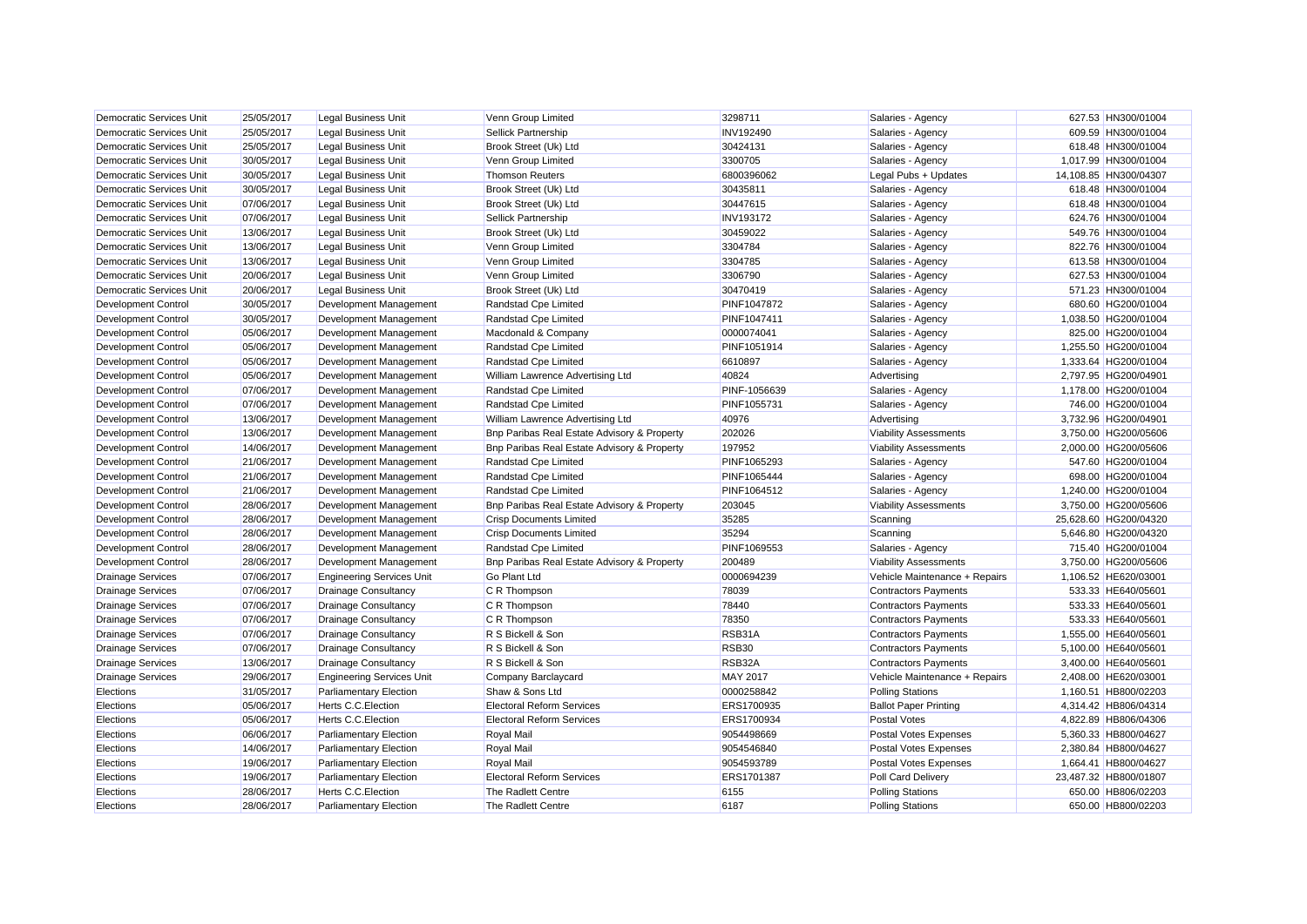| Elections                    | 28/06/2017 | <b>Parliamentary Election</b>  | <b>Electoral Reform Services</b>             | ERS1701533      | <b>Postal Votes</b>          | 1,616.50 HB800/01802 |
|------------------------------|------------|--------------------------------|----------------------------------------------|-----------------|------------------------------|----------------------|
| Elections                    | 28/06/2017 | <b>Parliamentary Election</b>  | <b>Electoral Reform Services</b>             | ERS1701532      | <b>Ballot Paper Printing</b> | 4,755.17 HB800/04314 |
| Elections                    | 28/06/2017 | <b>Parliamentary Election</b>  | <b>Electoral Reform Services</b>             | ERS1701531      | <b>Postal Votes</b>          | 7,469.77 HB800/01802 |
| Elections                    | 29/06/2017 | Herts C.C. Election            | Allum Lane Community Centre                  | 5280            | <b>Polling Stations</b>      | 1,480.00 HB806/02203 |
| Elections                    | 29/06/2017 | <b>Parliamentary Election</b>  | Allum Lane Community Centre                  | 5310            | <b>Polling Stations</b>      | 1,480.00 HB800/02203 |
| <b>Environmental Health</b>  | 25/05/2017 | <b>Environmental Health</b>    | Brook Street (Uk) Ltd                        | 30424130        | Salaries - Agency            | 553.09 HF700/01004   |
| <b>Environmental Health</b>  | 25/05/2017 | <b>Environmental Health</b>    | Spring Technology Staffing Services (Stss)   | CR6603/00       | Salaries - Agency            | 539.33 HF700/01004   |
| <b>Environmental Health</b>  | 25/05/2017 | <b>Environmental Health</b>    | Spring Technology Staffing Services (Stss)   | CR6491/00       | Salaries - Agency            | 801.32 HF700/01004   |
| <b>Environmental Health</b>  | 31/05/2017 | <b>Pollution Control</b>       | Air Monitors Ltd                             | 8022            | <b>Contractors Payments</b>  | 7,520.00 HE861/05601 |
| <b>Environmental Health</b>  | 31/05/2017 | <b>Community Toilet Scheme</b> | <b>Paradise Florist Limited</b>              | 56              | Miscellaneous Expenses       | 1,200.00 HE882/04940 |
| <b>Environmental Health</b>  | 31/05/2017 | <b>Environmental Health</b>    | <b>Cornerstone Barristers</b>                | <b>INVRHA53</b> | Miscellaneous Expenses       | 750.00 HF700/04940   |
| <b>Environmental Health</b>  | 05/06/2017 | <b>Environmental Health</b>    | Brook Street (Uk) Ltd                        | 30435810        | Salaries - Agency            | 535.02 HF700/01004   |
| <b>Environmental Health</b>  | 05/06/2017 | <b>Environmental Health</b>    | Manpower Uk Ltd                              | 8181443         | Salaries - Agency            | 1,264.63 HF700/01004 |
| <b>Environmental Health</b>  | 05/06/2017 | <b>Environmental Health</b>    | The Answering Service Ltd                    | 00026739        | <b>Emergency Call Out</b>    | 530.27 HF700/04505   |
| <b>Environmental Health</b>  | 06/06/2017 | <b>Environmental Health</b>    | Brook Street (Uk) Ltd                        | 30447613        | Salaries - Agency            | 567.55 HF700/01004   |
| <b>Environmental Health</b>  | 07/06/2017 | <b>Vehicle Licencing</b>       | Disclosure & Barring Services                | A56611          | Fees                         | 730.00 HE800/04414   |
| <b>Environmental Health</b>  | 14/06/2017 | <b>Environmental Health</b>    | Spring Technology Staffing Services (Stss)   | CS9114/00       | Salaries - Agency            | 741.96 HF700/01004   |
| <b>Environmental Health</b>  | 20/06/2017 | <b>Environmental Health</b>    | Spring Technology Staffing Services (Stss)   | CU8738/00       | Salaries - Agency            | 824.40 HF700/01004   |
| <b>Environmental Health</b>  | 22/06/2017 | <b>Environmental Health</b>    | Manpower Uk Ltd                              | 8185257         | Salaries - Agency            | 1,244.03 HF700/01004 |
| <b>Environmental Health</b>  | 22/06/2017 | <b>Environmental Health</b>    | Manpower Uk Ltd                              | 8177510         | Salaries - Agency            | 1,214.08 HF700/01004 |
| <b>Environmental Health</b>  | 28/06/2017 | <b>Environmental Health</b>    | Brook Street (Uk) Ltd                        | 30481910        | Salaries - Agency            | 574.78 HF700/01004   |
| <b>Environmental Health</b>  | 28/06/2017 | <b>Environmental Health</b>    | Spring Technology Staffing Services (Stss)   | CW0807/00       | Salaries - Agency            | 783.63 HF700/01004   |
| <b>Environmental Health</b>  | 28/06/2017 | <b>Environmental Health</b>    | Brook Street (Uk) Ltd                        | 30470417        | Salaries - Agency            | 563.94 HF700/01004   |
| <b>Environmental Health</b>  | 28/06/2017 | <b>Vehicle Licencing</b>       | Mogo (Uk)                                    | T27321          | Miscellaneous Expenses       | 1,664.00 HE800/04940 |
| <b>Environmental Health</b>  | 29/06/2017 | <b>Environmental Health</b>    | Spring Technology Staffing Services (Stss)   | CX1549/00       | Salaries - Agency            | 667.76 HF700/01004   |
| Finance                      | 13/06/2017 | Accountancy + Financial Servs  | Randstad Employment Bureau Ltd               | 6614385         | Salaries - Agency            | 1,143.12 HN100/01004 |
| Finance                      | 13/06/2017 | Accountancy + Financial Servs  | Randstad Employment Bureau Ltd               | 6614384         | Salaries - Agency            | 1,333.64 HN100/01004 |
| Finance                      | 21/06/2017 | Accountancy + Financial Servs  | Randstad Employment Bureau Ltd               | 6615974         | Salaries - Agency            | 1,480.86 HN100/01004 |
| Finance                      | 28/06/2017 | Accountancy + Financial Servs  | Randstad Employment Bureau Ltd               | 661603          | Salaries - Agency            | 1,333.64 HN100/01004 |
| <b>General Expenses</b>      | 05/06/2017 | <b>General Expenses</b>        | Kennedys Law Llp                             | 01-17-0019021/1 | <b>Insurance Misc</b>        | 3,347.25 HB100/04910 |
| <b>General Expenses</b>      | 06/06/2017 | <b>General Expenses</b>        | Firstcare                                    | 6757            | Medical                      | 833.33 HB100/01414   |
| <b>General Expenses</b>      | 07/06/2017 | <b>General Expenses</b>        | Edenred (Incentives & Motivating) Ltd        | 00658901        | Long Serv Award              | 5,781.25 HB100/01413 |
| <b>General Expenses</b>      | 14/06/2017 | <b>General Expenses</b>        | Public-I                                     | 4364            | Software Licences            | 5,977.00 HB100/04555 |
| <b>General Expenses</b>      | 19/06/2017 | <b>General Expenses</b>        | <b>Planet Training Ltd</b>                   | 2186            | <b>Training External</b>     | 695.00 HB100/01403   |
| <b>General Expenses</b>      | 28/06/2017 | <b>General Expenses</b>        | East Of England Local Government Association | 1000106         | Subscriptions - Other        | 8,700.00 HB100/04707 |
| <b>General Expenses</b>      | 29/06/2017 | <b>General Expenses</b>        | Childcare Vouchers Limited (Edenred)         | IN151937115     | Childcare/Dependents All.    | 2,417.00 HB100/01511 |
| <b>Highway Related Items</b> | 07/06/2017 | <b>Street Name Plates</b>      | Auckland Manufacturing Ltd T/A Pgm Signs     | 16369           | <b>Contractors Payments</b>  | 1,200.57 HH700/05601 |
| Housing                      | 05/06/2017 | <b>Housing Services</b>        | <b>Hays Specialist Recruitment Limited</b>   | 1007581758      | Salaries - Agency            | 809.80 HJ100/01004   |
| Housing                      | 05/06/2017 | <b>Housing Services</b>        | Morgan Hunt Uk Limited                       | 979947          | Salaries - Agency            | 950.40 HJ100/01004   |
| Housing                      | 05/06/2017 | Homelessness                   | <b>Herts Young Homeless</b>                  | 560.006-17      | Bed + Breakfast              | 5,000.00 HJ700/04725 |
| Housing                      | 05/06/2017 | <b>Housing Services</b>        | Morgan Hunt Uk Limited                       | 981349          | Salaries - Agency            | 950.40 HJ100/01004   |
| Housing                      | 07/06/2017 | <b>Housing Services</b>        | Hays Specialist Recruitment Limited          | 1007606678      | Salaries - Agency            | 981.23 HJ100/01004   |
| Housing                      | 07/06/2017 | <b>Housing Services</b>        | William Lawrence Advertising Ltd             | 40979           | Legal Fees - External        | 1,002.64 HJ100/04415 |
| Housing                      | 15/06/2017 | <b>Housing Services</b>        | Hays Specialist Recruitment Limited          | 1007626972      | Salaries - Agency            | 772.11 HJ100/01004   |
| Housing                      | 20/06/2017 | <b>Housing Services</b>        | Morgan Hunt Uk Limited                       | 983884          | Salaries - Agency            | 950.40 HJ100/01004   |
| Housing                      | 20/06/2017 | <b>Housing Services</b>        | Morgan Hunt Uk Limited                       | 982588          | Salaries - Agency            | 924.00 HJ100/01004   |
| Housing                      | 20/06/2017 | <b>Housing Services</b>        | Hays Specialist Recruitment Limited          | 1007639877      | Salaries - Agency            | 827.81 HJ100/01004   |
| Housing                      | 20/06/2017 | <b>Housing Services</b>        | Hays Specialist Recruitment Limited          | 1007634214      | Salaries - Agency            | 773.38 HJ100/01004   |
| Housing                      | 28/06/2017 | <b>Homelessness</b>            | <b>Parse Security Systems</b>                | 210             | Bed + Breakfast              | 7.130.00 HJ700/04725 |
|                              |            |                                |                                              |                 |                              |                      |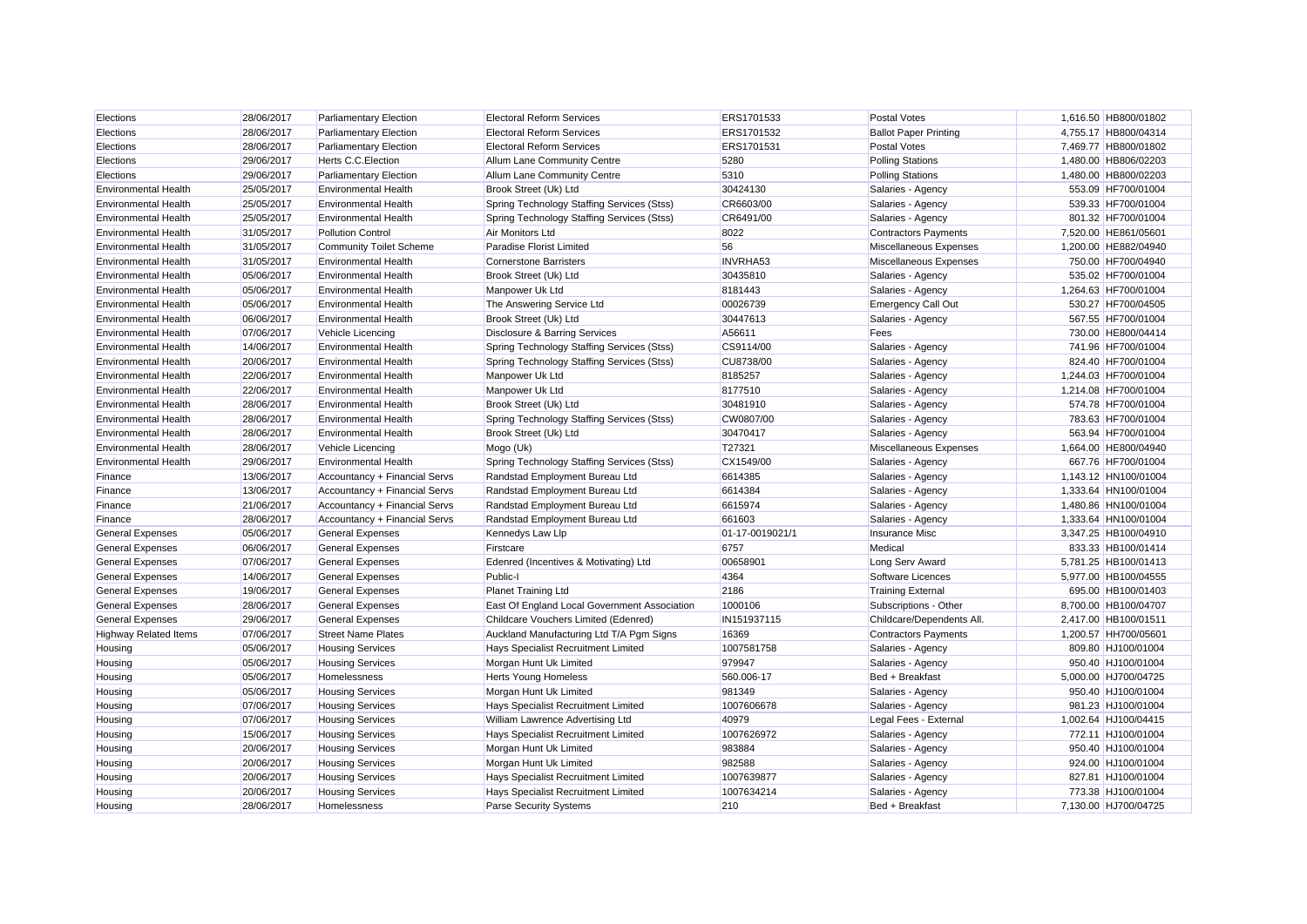| Housing                          | 28/06/2017 | Homelessness                        | Altwood Housing                            | 2874/1          | Bed + Breakfast         | 1,116.00 HJ700/04725  |
|----------------------------------|------------|-------------------------------------|--------------------------------------------|-----------------|-------------------------|-----------------------|
| Housing                          | 28/06/2017 | Homelessness                        | <b>Cornerstone Barristers</b>              | INVPE219        | Bed + Breakfast         | 3,000.00 HJ700/04725  |
| Housing                          | 28/06/2017 | <b>Housing Services</b>             | Morgan Hunt Uk Limited                     | 985154          | Salaries - Agency       | 950.66 HJ100/01004    |
| Housing                          | 28/06/2017 | <b>Housing Services</b>             | Hays Specialist Recruitment Limited        | 1007670175      | Salaries - Agency       | 995.99 HJ100/01004    |
| Housing                          | 28/06/2017 | <b>Housing Services</b>             | Hays Specialist Recruitment Limited        | 1007656371      | Salaries - Agency       | 1,027.31 HJ100/01004  |
| Housing                          | 29/06/2017 | Homelessness                        | <b>Stef And Philips</b>                    | <b>HBC281</b>   | Bed + Breakfast         | 2,555.00 HJ700/04725  |
| Housing                          | 29/06/2017 | <b>Homelessness</b>                 | <b>Stef And Philips</b>                    | <b>HBC268</b>   | Bed + Breakfast         | 2,170.00 HJ700/04725  |
| Housing                          | 29/06/2017 | Homelessness                        | Stef And Philips                           | <b>HBC272</b>   | Bed + Breakfast         | 2,170.00 HJ700/04725  |
| Housing                          | 29/06/2017 | Homelessness                        | Stef And Philips                           | <b>HBC276</b>   | Bed + Breakfast         | 4,340.00 HJ700/04725  |
| Housing                          | 29/06/2017 | Homelessness                        | Stef And Philips                           | <b>HBC280</b>   | Bed + Breakfast         | 2,170.00 HJ700/04725  |
| Housing                          | 29/06/2017 | Homelessness                        | <b>Stef And Philips</b>                    | <b>HBC269</b>   | Bed + Breakfast         | 1,085.00 HJ700/04725  |
| Housing                          | 29/06/2017 | Homelessness                        | Stef And Philips                           | <b>HBC273</b>   | Bed + Breakfast         | 6,510.00 HJ700/04725  |
| Housing                          | 29/06/2017 | Homelessness                        | Stef And Philips                           | HBC277          | Bed + Breakfast         | 6,510.00 HJ700/04725  |
| Housina                          | 29/06/2017 | Homelessness                        | Stef And Philips                           | <b>HBC270</b>   | Bed + Breakfast         | 3,710.00 HJ700/04725  |
| Housing                          | 29/06/2017 | Homelessness                        | <b>Stef And Philips</b>                    | HBC274          | Bed + Breakfast         | 8,965.00 HJ700/04725  |
| Housing                          | 29/06/2017 | Homelessness                        | Stef And Philips                           | <b>HBC278</b>   | Bed + Breakfast         | 6,510.00 HJ700/04725  |
| Housing                          | 29/06/2017 | Homelessness                        | Stef And Philips                           | <b>HBC271</b>   | Bed + Breakfast         | 1,550.00 HJ700/04725  |
| Housing                          | 29/06/2017 | Homelessness                        | <b>Stef And Philips</b>                    | HBC275          | Bed + Breakfast         | 1,750.00 HJ700/04725  |
| Housing                          | 29/06/2017 | Homelessness                        | Stef And Philips                           | <b>HBC279</b>   | Bed + Breakfast         | 3,255.00 HJ700/04725  |
| Housing                          | 29/06/2017 | Homelessness                        | Assetgrove Lettings Ltd                    | 74861           | Bed + Breakfast         | 1,395.00 HJ700/04725  |
| Housing                          | 29/06/2017 | Homelessness                        | Assetgrove Lettings Ltd                    | 74862           | Bed + Breakfast         | 930.00 HJ700/04725    |
| Housing                          | 29/06/2017 | Homelessness                        | Assetgrove Lettings Ltd                    | 74863           | Bed + Breakfast         | 1,705.00 HJ700/04725  |
| Housing                          | 29/06/2017 | Homelessness                        | Assetgrove Lettings Ltd                    | 74864           | Bed + Breakfast         | 1,550.00 HJ700/04725  |
| Housing                          | 29/06/2017 | Homelessness                        | Assetgrove Lettings Ltd                    | 74865           | Bed + Breakfast         | 1,550.00 HJ700/04725  |
| Housing                          | 29/06/2017 | Homelessness                        | Assetgrove Lettings Ltd                    | 74867           | Bed + Breakfast         | 2,139.00 HJ700/04725  |
| Housing                          | 29/06/2017 | Homelessness                        | Lustreplace Limited                        | 42              | Bed + Breakfast         | 1,395.00 HJ700/04725  |
| Housing                          | 29/06/2017 | Homelessness                        | Lustreplace Limited                        | 43              | Bed + Breakfast         | 1,240.00 HJ700/04725  |
| Housing                          | 29/06/2017 | Homelessness                        | <b>Lustreplace Limited</b>                 | 44              | Bed + Breakfast         | 1,860.00 HJ700/04725  |
| Housing                          | 29/06/2017 | Homelessness                        | <b>Lustreplace Limited</b>                 | 45              | Bed + Breakfast         | 630.00 HJ700/04725    |
| Housing                          | 29/06/2017 | <b>Homelessness</b>                 | <b>Lustreplace Limited</b>                 | 46              | Bed + Breakfast         | 720.00 HJ700/04725    |
| Housing                          | 29/06/2017 | Homelessness                        | Shiraz Jivraj                              | 1097            | Bed + Breakfast         | 6,975.00 HJ700/04725  |
| Housing                          | 29/06/2017 | Homelessness                        | Uk Room (London) Ltd                       | MAY001HERTS2017 | Bed + Breakfast         | 31,115.00 HJ700/04725 |
| Housing                          | 29/06/2017 | Homelessness                        | <b>Emergency Accommodation Ltd</b>         | 5/8352          | Bed + Breakfast         | 1,426.00 HJ700/04725  |
| Housing                          | 29/06/2017 | <b>Homelessness</b>                 | <b>Emergency Accommodation Ltd</b>         | 5/8382          | Bed + Breakfast         | 1,705.00 HJ700/04725  |
| Housing                          | 29/06/2017 | Homelessness                        | <b>Emergency Accommodation Ltd</b>         | 5/8396          | Bed + Breakfast         | 1,426.00 HJ700/04725  |
| Housing                          | 29/06/2017 | Homelessness                        | <b>Emergency Accommodation Ltd</b>         | 5/8408          | Bed + Breakfast         | 1,219.00 HJ700/04725  |
| Housing                          | 29/06/2017 | Homelessness                        | <b>Emergency Accommodation Ltd</b>         | 5/8347          | Bed + Breakfast         | 1,426.00 HJ700/04725  |
| Housing                          | 29/06/2017 | Homelessness                        | Emergency Accommodation Ltd                | 5/8348          | Bed + Breakfast         | 1,116.00 HJ700/04725  |
| Housing                          | 29/06/2017 | Homelessness                        | <b>Emergency Accommodation Ltd</b>         | 5/8349          | Bed + Breakfast         | 1,426.00 HJ700/04725  |
| Housing                          | 29/06/2017 | Homelessness                        | <b>Emergency Accommodation Ltd</b>         | 5/8350          | Bed + Breakfast         | 1,426.00 HJ700/04725  |
| Housing                          | 29/06/2017 | Homelessness                        | Emergency Accommodation Ltd                | 5/8351          | Bed + Breakfast         | 1,426.00 HJ700/04725  |
| <b>Human Resources</b>           | 13/06/2017 | Human Resources                     | Iken Business Ltd                          | IK25161         | Software Licences       | 1,877.04 HN500/04555  |
| <b>Information Services Unit</b> | 30/05/2017 | <b>Information Digital Services</b> | Satisnet                                   | 12680           | Internet + It Security  | 1,255.00 HN200/04538  |
| <b>Information Services Unit</b> | 30/05/2017 | Information Digital Services        | Caretower                                  | 155451          | Internet + It Security  | 4,022.00 HN200/04538  |
| <b>Information Services Unit</b> | 31/05/2017 | <b>Information Digital Services</b> | Spring Technology Staffing Services (Stss) | CJ1858/00       | Salaries - Agency       | 1,000.00 HN200/01004  |
| <b>Information Services Unit</b> | 31/05/2017 | <b>Information Digital Services</b> | Spring Technology Staffing Services (Stss) | CJ0873/00       | Salaries - Agency       | 800.00 HN200/01004    |
| <b>Information Services Unit</b> | 05/06/2017 | <b>Information Digital Services</b> | Hertfordshire County Council               | 1802072802      | <b>Consultants Fees</b> | 7,500.00 HN200/05600  |
| <b>Information Services Unit</b> | 06/06/2017 | <b>Information Digital Services</b> | <b>Internal Systems Limited</b>            | 15853           | Internet + It Security  | 1.440.00 HN200/04538  |
| <b>Information Services Unit</b> | 14/06/2017 | <b>Civic Office Telephones</b>      | Unify Enterprise Communications Limited    | 6000887079      | Telephones- Bt Calls    | 4.846.92 HN210/04503  |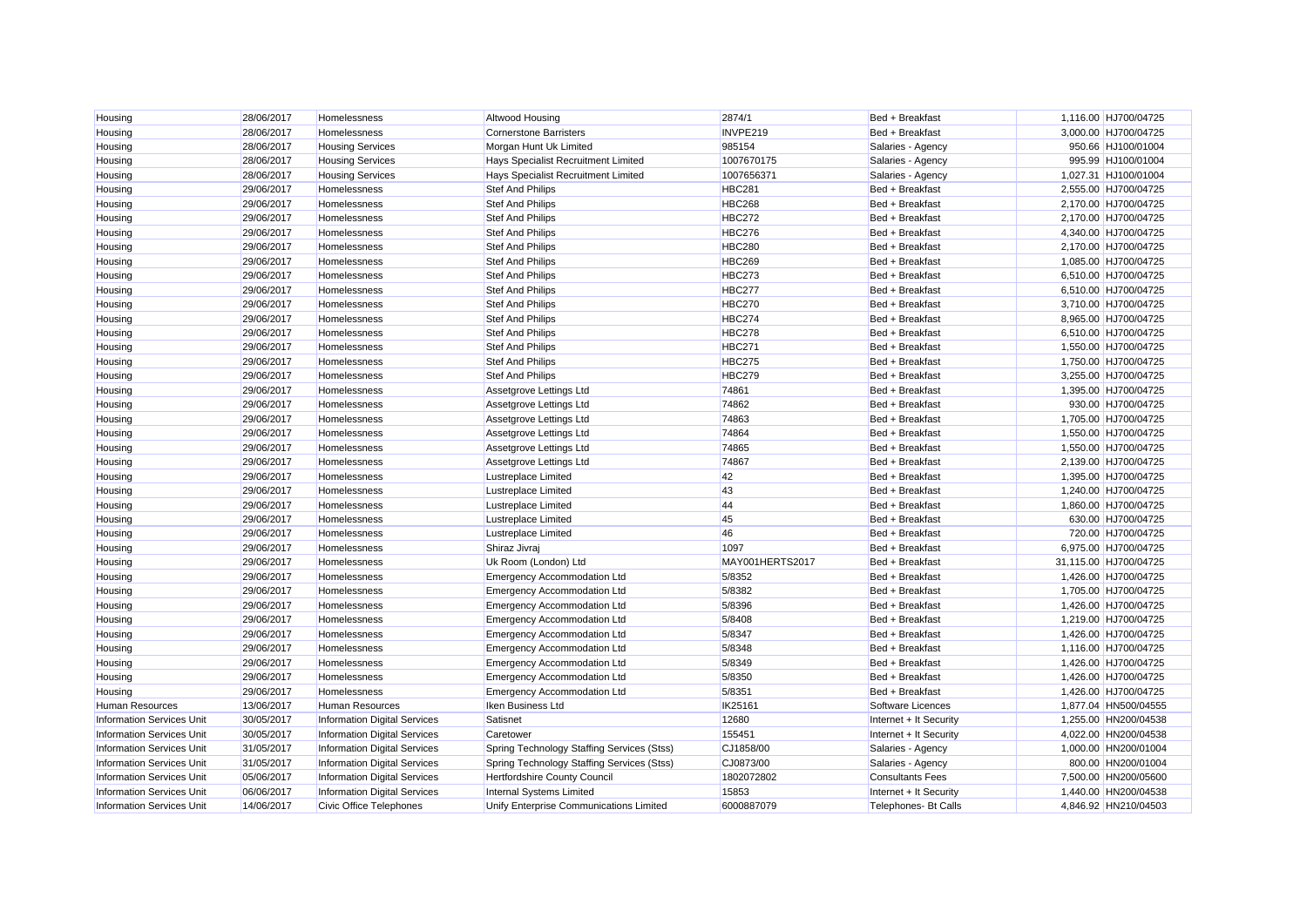| <b>Information Services Unit</b> | 14/06/2017 | <b>Information Digital Services</b> | Internal Systems Limited                  | 42764           | Central Infrastructure Renewal   | 600.00 HN200/04510    |
|----------------------------------|------------|-------------------------------------|-------------------------------------------|-----------------|----------------------------------|-----------------------|
| <b>Information Services Unit</b> | 14/06/2017 | <b>Civic Office Telephones</b>      | <b>Daisy Communications Ltd</b>           | 6970827         | Telephones- Bt Equipment         | 1,202.12 HN210/04504  |
| <b>Information Services Unit</b> | 14/06/2017 | <b>Civic Office Telephones</b>      | <b>Daisy Communications Ltd</b>           | 6970827         | Telephones-C+W Calls             | 681.73 HN210/04553    |
| <b>Local Land Charges</b>        | 07/06/2017 | <b>Land Charges</b>                 | <b>Hertfordshire County Council</b>       | 1802083229      | <b>Hcc Searches</b>              | 1,290.00 HC100/04624  |
| <b>Local Land Charges</b>        | 20/06/2017 | <b>Land Charges</b>                 | <b>Hertfordshire County Council</b>       | 1802104110      | <b>Hcc Searches</b>              | 2,006.00 HC100/04624  |
| Parking                          | 25/05/2017 | <b>Parking Services</b>             | <b>Tony Simmons Services</b>              | TS-609-162017   | Repairs + Renewals               | 650.00 HH800/04002    |
| Parking                          | 30/05/2017 | <b>Parking Services</b>             | Brook Street (Uk) Ltd                     | 30435813        | Salaries - Agency                | 540.48 HH800/01004    |
| Parking                          | 30/05/2017 | <b>Parking Services</b>             | Ccs Media Ltd                             | 2816087/2826120 | Equip + Furn Funded By Rev       | 563.07 HH800/04001    |
| Parking                          | 06/06/2017 | <b>Parking Services</b>             | William Lawrence Advertising Ltd          | 40978           | <b>Recruitment Advertising</b>   | 2,200.00 HH800/01501  |
| Parking                          | 07/06/2017 | <b>Parking Services</b>             | Brook Street (Uk) Ltd                     | 30447617        | Salaries - Agency                | 547.94 HH800/01004    |
| Parking                          | 20/06/2017 | <b>Parking Services</b>             | <b>Bdi Securities Uk Ltd</b>              | 23893           | <b>Security Services</b>         | 2,000.94 HH800/04440  |
| Parking                          | 20/06/2017 | <b>Parking Services</b>             | Liberty Services (Ar & Rf Reddin) Limited | 6128017167      | <b>Contractors Payments</b>      | 2,265.00 HH800/05601  |
| Parking                          | 28/06/2017 | Cpz Design + Implementation         | William Lawrence Advertising Ltd          | 40903           | Advertising                      | 664.52 HH810/04901    |
| Parking                          | 28/06/2017 | Cpz Design + Implementation         | William Lawrence Advertising Ltd          | 40902           | Advertising                      | 724.13 HH810/04901    |
| Parking                          | 28/06/2017 | Cpz Design + Implementation         | William Lawrence Advertising Ltd          | 40826           | Advertising                      | 759.45 HH810/04901    |
| Parking                          | 28/06/2017 | <b>Parking Services</b>             | Traffic Management & Safety Ltd           | 16341           | <b>Training External</b>         | 510.00 HH800/01403    |
| Parks And Amenities Manager      | 30/05/2017 | Arboricultural Work-B/Wood          | <b>Gristwood And Toms Limited</b>         | 34878           | <b>Contractors Payments</b>      | 676.00 HD390/05601    |
| Parks And Amenities Manager      | 07/06/2017 | Arboricultural Work-Bushey          | <b>Gristwood And Toms Limited</b>         | 34963           | <b>Contractors Payments</b>      | 7,560.00 HD392/05601  |
| Parks And Amenities Manager      | 08/06/2017 | Parks                               | <b>Expert Property Group</b>              | 59707           | <b>Building Repairs</b>          | 2,100.00 HD300/02001  |
| Parks And Amenities Manager      | 13/06/2017 | Parks                               | Leak Detection Specialists Ltd            | 9431            | <b>Building Repairs</b>          | 650.00 HD300/02001    |
| Parks And Amenities Manager      | 13/06/2017 | Parks                               | J & S O'Connell                           | JS1496          | <b>General Repairs</b>           | 4,896.00 HD300/02009  |
| Parks And Amenities Manager      | 20/06/2017 | <b>Bushey Rose Garden</b>           | <b>Wills Chainsaw Sculptures</b>          | <b>INV-0007</b> | <b>Contractors Payments</b>      | 1,120.00 HD301/05601  |
| Parks And Amenities Manager      | 21/06/2017 | Allum Ln Cemetery+Closed Gnd        | Aldenham Burial Ground                    | INV 18.5.17     | <b>Grants Etc</b>                | 2,897.00 HE101/04951  |
| Parks And Amenities Manager      | 22/06/2017 | <b>Bushey Rose Garden</b>           | <b>Wills Chainsaw Sculptures</b>          | INV-0007-REISSU | <b>Contractors Payments</b>      | 1,120.00 HD301/05601  |
| Parks And Amenities Manager      | 22/06/2017 | <b>Bushey Rose Garden</b>           | <b>Wills Chainsaw Sculptures</b>          | <b>RE-ISSUE</b> | <b>Contractors Payments</b>      | 1,120.00 HD301/05601  |
| Parks And Amenities Manager      | 28/06/2017 | Parks                               | Hags-Smp Limited                          | 051201          | <b>Parks Development</b>         | 10,057.92 HD300/05604 |
| Parks And Amenities Manager      | 29/06/2017 | <b>Bushey Rose Garden</b>           | Newlyn Forge                              | ONE BESPOKE REC | <b>General Repairs</b>           | 1,790.00 HD301/02009  |
| <b>Planning Policy</b>           | 30/05/2017 | <b>Area Based Grant</b>             | <b>Ark Consultancy Limited</b>            | 10412           | <b>Consultants Fees</b>          | 8,921.70 HG320/05600  |
| <b>Planning Policy</b>           | 30/05/2017 | Planning Improvement Project        | Anne Jagger                               | 18217           | Salaries - Agency                | 973.08 HG300/01004    |
| <b>Planning Policy</b>           | 30/05/2017 | <b>Planning Policy</b>              | Hertfordshire County Council              | 1802083570      | Subscriptions - Other            | 500.00 HG300/04707    |
| <b>Planning Policy</b>           | 30/05/2017 | <b>Planning Policy</b>              | <b>Regeneris Consulting Limited</b>       | 2017/4136       | <b>Consultants Fees</b>          | 1,432.00 HG300/05600  |
| <b>Planning Policy</b>           | 13/06/2017 | Planning Improvement Project        | Anne Jagger                               | 18229           | Salaries - Agency                | 862.80 HG300/01004    |
| <b>Planning Policy</b>           | 13/06/2017 | <b>Planning Policy</b>              | Macdonald & Company                       | 00000074175     | Salaries - Agency                | 845.10 HG300/01004    |
| <b>Planning Policy</b>           | 13/06/2017 | Planning Improvement Project        | Anne Jagger                               | 18239           | Salaries - Agency                | 655.21 HG300/01004    |
| <b>Planning Policy</b>           | 13/06/2017 | <b>Planning Policy</b>              | Pos Enterprises Ltd                       | 17091           | Subscriptions - Other            | 1,500.00 HG300/04707  |
| <b>Planning Policy</b>           | 13/06/2017 | <b>Planning Policy</b>              | Macdonald & Company                       | 0000074308      | Salaries - Agency                | 772.50 HG300/01004    |
| <b>Planning Policy</b>           | 19/06/2017 | Planning Improvement Project        | Anne Jagger                               | 18246           | Salaries - Agency                | 973.08 HG300/01004    |
| <b>Planning Policy</b>           | 19/06/2017 | <b>Area Based Grant</b>             | <b>Ark Consultancy Limited</b>            | 10525           | <b>Consultants Fees</b>          | 6,232.72 HG320/05600  |
| <b>Planning Policy</b>           | 19/06/2017 | <b>Planning Policy</b>              | The Oyster Partnership Ltd                | 1017146         | Salaries - Agency                | 1.337.40 HG300/01004  |
| <b>Planning Policy</b>           | 20/06/2017 | <b>Planning Policy</b>              | Macdonald & Company                       | 0000074440      | Salaries - Agency                | 837.60 HG300/01004    |
| <b>Planning Policy</b>           | 28/06/2017 | <b>Planning Policy</b>              | Dacorum Borough Council                   | 610086/1412991  | Legal Fees - External            | 1,677.17 HG300/04415  |
| <b>Planning Policy</b>           | 28/06/2017 | Planning Improvement Project        | Anne Jagger                               | 18263           | Salaries - Agency                | 973.08 HG300/01004    |
| <b>Planning Policy</b>           | 28/06/2017 | <b>Planning Policy</b>              | Macdonald & Company                       | 0000074560      | Salaries - Agency                | 815.10 HG300/01004    |
| <b>Planning Policy</b>           | 28/06/2017 | <b>Planning Policy</b>              | <b>Idox Software Ltd</b>                  | 7014983         | <b>Planning Computer Systems</b> | 3,500.00 HG300/04514  |
| <b>Planning Policy</b>           | 29/06/2017 | Planning Improvement Project        | Anne Jagger                               | 18274           | Salaries - Agency                | 961.73 HG300/01004    |
| <b>Print Services</b>            | 05/06/2017 | Design + Print Services             | Duplo International Ltd                   | 01/329666       | Equip + Furn Funded By Rev       | 654.50 HN900/04001    |
| <b>Print Services</b>            | 05/06/2017 | Design + Print Services             | Df One Design                             | <b>HBC065</b>   | <b>Contractors Payments</b>      | 3,060.00 HN900/05601  |
| <b>Print Services</b>            | 05/06/2017 |                                     |                                           | 71450012        |                                  | 4,902.10 HN900/04506  |
|                                  | 13/06/2017 | Design + Print Services             | Pitney Bowes Ltd                          | 9182088         | <b>Postal Franking</b>           | 2.139.43 HN900/04302  |
| <b>Print Services</b>            |            | Design + Print Services             | Canon Uk Ltd                              |                 | Photocopying                     |                       |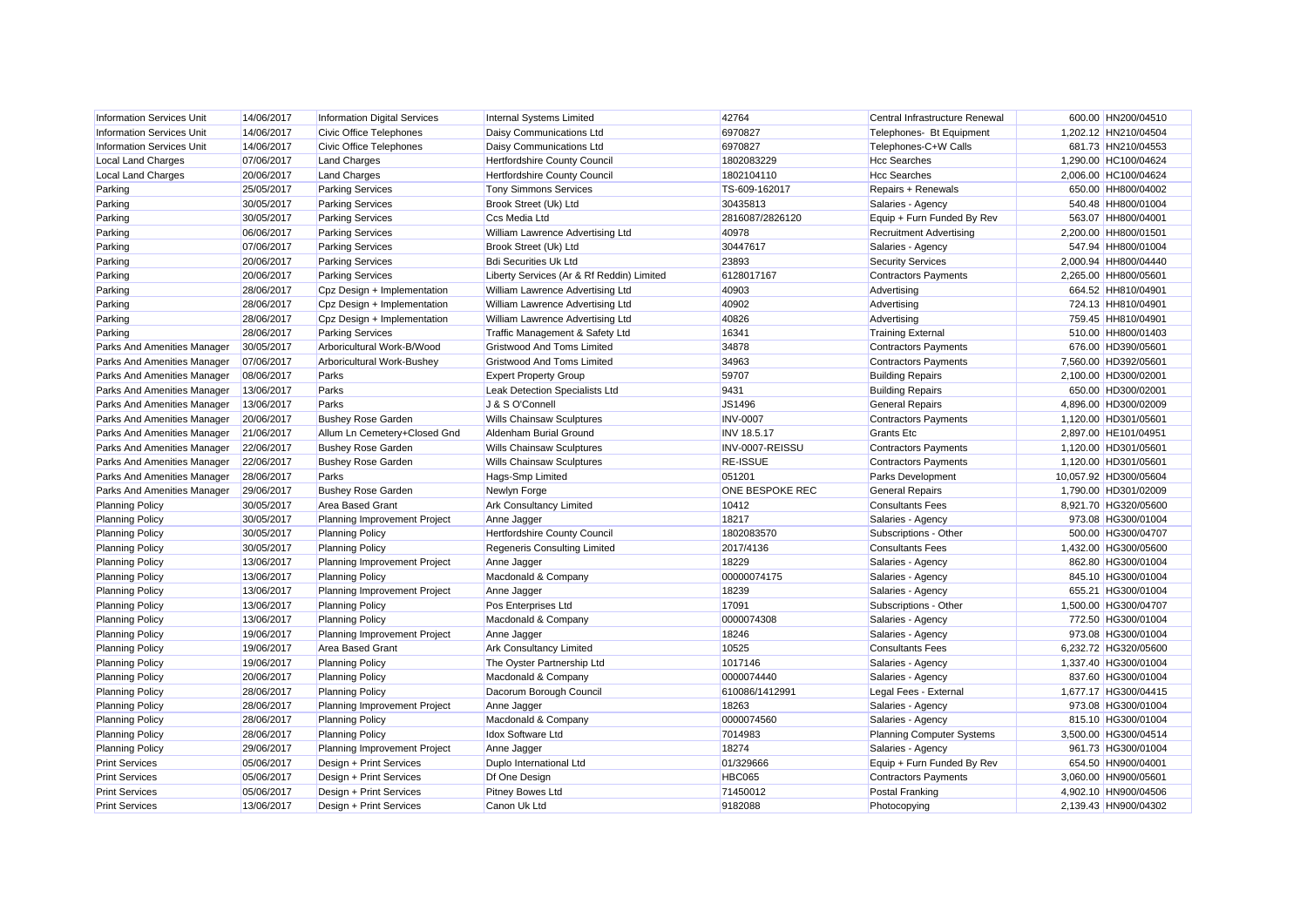| <b>Print Services</b>      | 19/06/2017 | Design + Print Services           | <b>Pitney Bowes Ltd</b>                 | 71640009        | Postal Franking               | 4,833.03 HN900/04506  |
|----------------------------|------------|-----------------------------------|-----------------------------------------|-----------------|-------------------------------|-----------------------|
| <b>Print Services</b>      | 28/06/2017 | Design + Print Services           | Hill & Garwood Printing Ltd             | 134741          | <b>Contractors Payments</b>   | 2,054.00 HN900/05601  |
| <b>Print Services</b>      | 28/06/2017 | Design + Print Services           | Hill & Garwood Printing Ltd             | 134753          | <b>Contractors Payments</b>   | 4,016.00 HN900/05601  |
| <b>Print Services</b>      | 28/06/2017 | Design + Print Services           | Hill & Garwood Printing Ltd             | 134750          | <b>Contractors Payments</b>   | 1,153.00 HN900/05601  |
| Revenues                   | 13/06/2017 | Revenues                          | Civica Uk Limited                       | M/RB044237      | Equip + Furn Funded By Rev    | 780.00 HN160/04001    |
| Revenues                   | 13/06/2017 | Revenues                          | Inform Cpi Ltd                          | AL53700         | <b>Consultants Fees</b>       | 900.00 HN160/05600    |
| Revenues                   | 14/06/2017 | Revenues                          | Badenoch & Clark                        | CR6395/CS7909   | Salaries - Agency             | 1,567.70 HN160/01004  |
| Revenues                   | 14/06/2017 | Revenues                          | Badenoch & Clark                        | CU6712/CU6713   | Salaries - Agency             | 2,075.28 HN160/01004  |
| Revenues                   | 14/06/2017 | Revenues                          | Badenoch & Clark                        | CV0773/00       | Salaries - Agency             | 1,182.20 HN160/01004  |
| Revenues                   | 20/06/2017 | Revenues                          | Badenoch & Clark                        | CV7027/CV7028   | Salaries - Agency             | 1,336.41 HN160/01004  |
| Revenues                   | 20/06/2017 | Revenues                          | Badenoch & Clark                        | CV7150/CV7151   | Salaries - Agency             | 4,452.54 HN160/01004  |
| Revenues                   | 21/06/2017 | Revenues                          | Badenoch & Clark                        | CW1183/00       | Salaries - Agency             | 925.20 HN160/01004    |
| Revenues                   | 28/06/2017 | Revenues                          | Badenoch & Clark                        | CW8568/00       | Salaries - Agency             | 796.70 HN160/01004    |
| Revenues                   | 28/06/2017 | Revenues                          | Badenoch & Clark                        | CX1647/00       | Salaries - Agency             | 925.20 HN160/01004    |
| Sports & Cultural Services | 30/05/2017 | Sports + Youth Development        | <b>Hertsmere Leisure</b>                | OP/1034604      | <b>Premises Hire</b>          | 544.80 HD256/02201    |
| Sports & Cultural Services | 15/06/2017 | Sports + Youth Development        | Mums Of Steel                           | 305WMSM13.06.17 | <b>Training External</b>      | 985.00 HD256/01403    |
| Sports & Cultural Services | 15/06/2017 | Sports + Youth Development        | Mums Of Steel                           | 306WMSM12.07.17 | <b>Training External</b>      | 1,336.00 HD256/01403  |
| <b>Waste Collection</b>    | 30/05/2017 | <b>Household Waste Collection</b> | Pearce Recycling Group Ltd              | 203697          | Recycling - Dry Kerbside      | 6,307.50 HF100/05835  |
| <b>Waste Collection</b>    | 31/05/2017 | <b>Household Waste Collection</b> | Extrastaff                              | 241639          | Salaries - Agency             | 646.40 HF100/01004    |
| <b>Waste Collection</b>    | 31/05/2017 | <b>Household Waste Collection</b> | Extrastaff                              | 242337          | Salaries - Agency             | 646.40 HF100/01004    |
| <b>Waste Collection</b>    | 31/05/2017 | <b>Street Scene Depot</b>         | <b>Cleantec Services Ltd</b>            | 42362           | Cleaning                      | 558.25 HF710/02601    |
| <b>Waste Collection</b>    | 05/06/2017 | <b>Cleansing Services</b>         | Allstar                                 | E2008276798     | <b>Diesel</b>                 | 2,668.89 HE900/03021  |
| <b>Waste Collection</b>    | 05/06/2017 | <b>Household Waste Collection</b> | Allstar                                 | E2008276798     | <b>Diesel</b>                 | 8,211.26 HF100/03021  |
| <b>Waste Collection</b>    | 05/06/2017 | <b>Trade Waste Collection</b>     | Allstar                                 | E2008276798     | <b>Diesel</b>                 | 555.04 HF300/03021    |
| <b>Waste Collection</b>    | 06/06/2017 | <b>Cleansing Services</b>         | <b>Go Plant Ltd</b>                     | 0000696329      | Vehicle Maint Contract Costs  | 5,300.75 HE900/03000  |
| <b>Waste Collection</b>    | 06/06/2017 | <b>Household Waste Collection</b> | <b>Go Plant Ltd</b>                     | 0000696329      | Vehicle Maint Contract Costs  | 22,453.53 HF100/03000 |
| <b>Waste Collection</b>    | 06/06/2017 | <b>Street Scene Depot</b>         | <b>Go Plant Ltd</b>                     | 0000696329      | Vehicle Maint Contract Costs  | 948.27 HF710/03000    |
| <b>Waste Collection</b>    | 06/06/2017 | <b>Trade Waste Collection</b>     | <b>Go Plant Ltd</b>                     | 0000696329      | Vehicle Maint Contract Costs  | 1.457.30 HF300/03000  |
| <b>Waste Collection</b>    | 06/06/2017 | <b>Household Waste Collection</b> | First Call Contract Services Ltd        | W004720         | Salaries - Agency             | 712.00 HF100/01004    |
| <b>Waste Collection</b>    | 06/06/2017 | <b>Cleansing Services</b>         | Got People Recruitment                  | 00812339        | Salaries - Agency             | 605.06 HE900/01004    |
| <b>Waste Collection</b>    | 06/06/2017 | <b>Household Waste Collection</b> | Got People Recruitment                  | 00812339        | Salaries - Agency             | 1,750.09 HF100/01004  |
| <b>Waste Collection</b>    | 06/06/2017 | <b>Cleansing Services</b>         | <b>Cts Recruitment</b>                  | 00322865        | Salaries - Agency             | 1,274.32 HE900/01004  |
| <b>Waste Collection</b>    | 06/06/2017 | <b>Household Waste Collection</b> | <b>Cts Recruitment</b>                  | 00322865        | Salaries - Agency             | 2,351.56 HF100/01004  |
| <b>Waste Collection</b>    | 06/06/2017 | <b>Household Waste Collection</b> | Sphere Professional Uk Ltd              | 3264            | Equip + Furn Funded By Rev    | 7,486.59 HF100/04001  |
| <b>Waste Collection</b>    | 06/06/2017 | <b>Cleansing Services</b>         | Extrastaff                              | 2436045         | Salaries - Agency             | 1,132.80 HE900/01004  |
| <b>Waste Collection</b>    | 06/06/2017 | <b>Household Waste Collection</b> | Extrastaff                              | 2436045         | Salaries - Agency             | 819.72 HF100/01004    |
| <b>Waste Collection</b>    | 06/06/2017 | <b>Household Waste Collection</b> | Extrastaff                              | 243046          | Salaries - Agency             | 611.28 HF100/01004    |
| <b>Waste Collection</b>    | 07/06/2017 | <b>Household Waste Collection</b> | <b>First Call Contract Services Ltd</b> | W004764         | Salaries - Agency             | 523.63 HF100/01004    |
| <b>Waste Collection</b>    | 07/06/2017 | <b>Cleansing Services</b>         | Got People Recruitment                  | 00812382        | Salaries - Agency             | 911.84 HE900/01004    |
| <b>Waste Collection</b>    | 07/06/2017 | <b>Household Waste Collection</b> | Got People Recruitment                  | 00812382        | Salaries - Agency             | 2,482.96 HF100/01004  |
| <b>Waste Collection</b>    | 07/06/2017 | <b>Cleansing Services</b>         | <b>Cts Recruitment</b>                  | 00322928        | Salaries - Agency             | 1,444.76 HE900/01004  |
| <b>Waste Collection</b>    | 07/06/2017 | <b>Household Waste Collection</b> | <b>Cts Recruitment</b>                  | 00322928        | Salaries - Agency             | 1,745.82 HF100/01004  |
| <b>Waste Collection</b>    | 07/06/2017 | <b>Household Waste Collection</b> | <b>Go Plant Ltd</b>                     | 0000698456      | Vehicle Maintenance + Repairs | 1,613.57 HF100/03001  |
| <b>Waste Collection</b>    | 08/06/2017 | <b>Cleansing Services</b>         | Company Barclaycard                     | APRIL 2017      | Road Fund Licence             | 990.00 HE900/03030    |
| <b>Waste Collection</b>    | 13/06/2017 | <b>Street Scene Depot</b>         | Michael Dyson Associates Limited        | 3174            | <b>Building Repairs</b>       | 2,250.00 HF710/02001  |
| <b>Waste Collection</b>    | 13/06/2017 | <b>Cleansing Services</b>         | <b>Cts Recruitment</b>                  | 00322989        | Salaries - Agency             | 1,300.08 HE900/01004  |
| <b>Waste Collection</b>    | 13/06/2017 | <b>Household Waste Collection</b> | <b>Cts Recruitment</b>                  | 00322989        | Salaries - Agency             | 3,452.13 HF100/01004  |
| <b>Waste Collection</b>    | 13/06/2017 | <b>Cleansing Services</b>         | <b>Bpi.Recycled Products - Pcl</b>      | INR478257       | Equip + Furn Funded By Rev    | 1,922.40 HE900/04001  |
| <b>Waste Collection</b>    | 13/06/2017 | <b>Street Scene Depot</b>         | D R Clarke                              | <b>DC1528</b>   | Salaries - Agency             | 2.475.00 HF710/01001  |